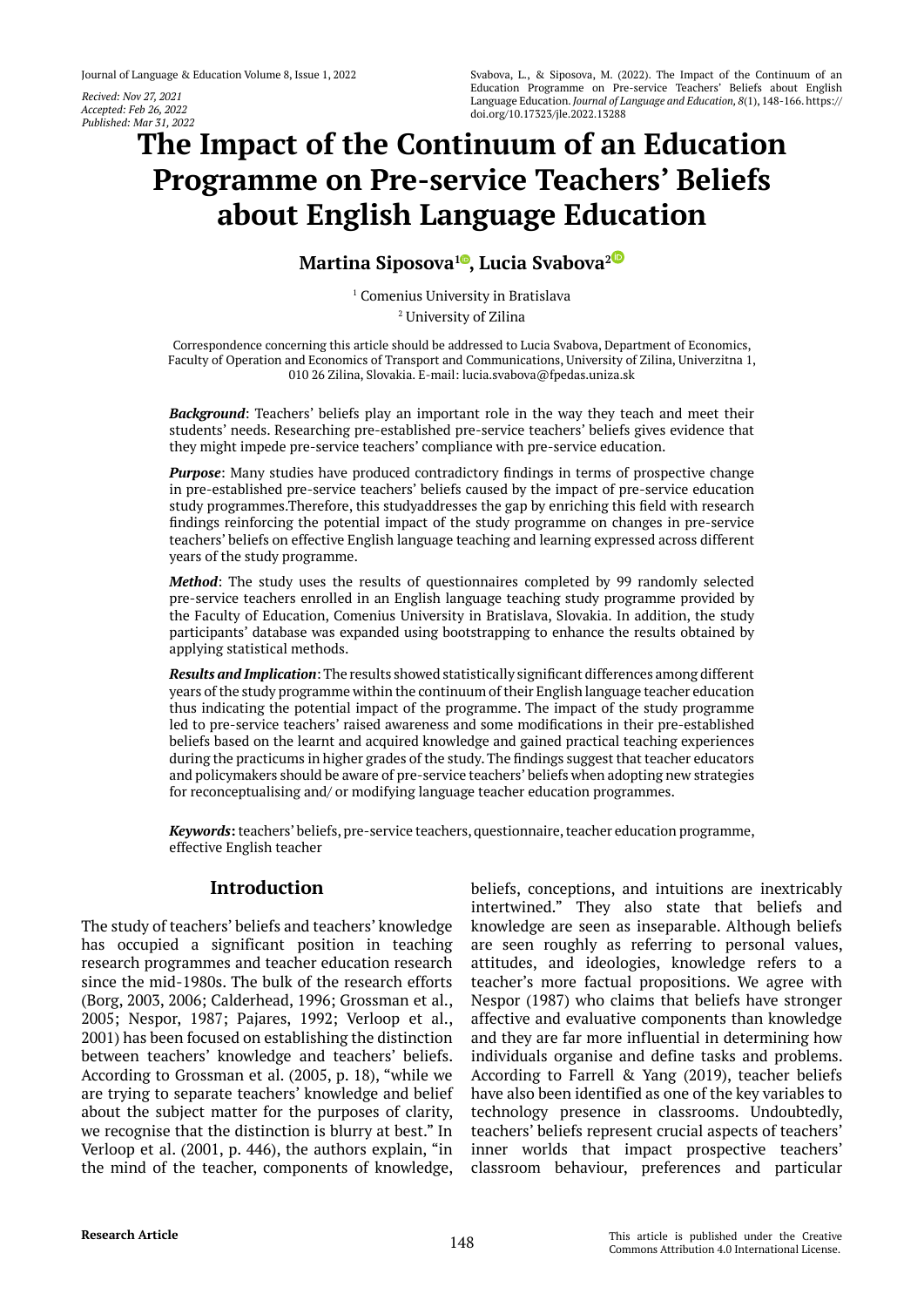practices. On the contrary, as evidenced by Gao & Cui's case study (2022) revealing a complex relationship between teachers' beliefs and their emergency remote teaching activity preferences amid and after COVID-19, they argue that "pedagogical beliefs in a broad sense may not be a sound indicator of teachers' online teaching preference" (p. 11) since pedagogical beliefs do not directly lead to teachers' varying levels of agency in choosing online activities.

It is essential to emphasise that although research on pre-service teachers' beliefs has brought rather ambiguous, even unsettling findings, their beliefs play a pivotal role in their knowledge acquisition as well as subsequent professional behaviour, attitudes, and classroom practices.

Therefore, this study intends to shed light on the change in pre-service teachers' beliefs by examining the whole spectrum of pre-service teachers on the continuum of their 5-year-longEnglish language teaching study programme, i.e. from the very beginning of their pre-service education (first-year undergraduate students) up to the final years of preservice education (second-year graduate students). Consequently, this research examines whether there are differences in beliefs based on age, learnt and acquired knowledge, prior language learning experience, and gained practical teaching experiences. For these groups of pre-service teachers, it is proposed that their beliefs are strongly influenced by their learnt and acquired knowledge of the subject content in particular courses, particularly in the first two years where linguistic and literary content is viewed as being important in laying the philological foundation. Furthermore, ELT methodology, language pedagogy, etc., gain dominance and become more important, particularly during practical microteaching seminars and short-term teaching practicums where there is a need for the pre-service teacher to demonstrate their ability to link linguistic and literary content and language pedagogy in the EFL classroom.

Therefore, we consider it essential to enrich the field of language teacher education with research findings reinforcing the importance of understanding preservice teachers' beliefs, thoughts, and views on effective language teaching and learning. For this aim, we established a basic research question:

*What are significant differences in Slovak pre-service teachers' beliefs across different years within particular grades of English language teacher education programmes?*

To answer the research question, the collected data

were processed using appropriate statistical tests. To obtain the necessary conclusions, we set the following hypotheses.

The null hypothesis:

*H0: There are no significant differences in Slovak preservice teachers' beliefs across different years within particular grades of English language teacher education programmes.*

The alternative hypothesis:

*H1: The beliefs of Slovak pre-service teachers of English differ across different years within particular grades of English language teacher education programmes.*

The rest of the study is organised as follows. First, the literature review highlights the most significant theoretical and research studies that have been carried out in the field of the development of the concept of teachers' beliefs. Second, the context of the study outlines the system of language teacher preservice education in Slovakia. The next sections present the basic research questions and hypotheses, briefly describe the statistical methods used, and characterise the data set used in this study. The ensuing section presents the results of the study. The discussion compares the results obtained in this study with similar studies by other authors, suggests possible further directions of the study, and lists its limitations. The last section concludes the article.

# **Literature Review**

#### **The Place of Teachers' Beliefs in Research / Core Beliefs vs Peripheral Beliefs**

Teachers' beliefs represent a very broad research construct that has been conceptualised and operationalised in educational sciences since the mid-1970s (Abelson, 1979; Fang, 1996; Green, 1971; Nettle, 1998; Nisbett & Ross, 1980; Richardson, 1996; Rokeach, 1968). The study of teachers' beliefs is one of the challenges faced by many scholars because beliefs are not directly observable. It is possible to sit in a classroom where a researcher can observe a teacher's behaviour, see what the teacher does, and describe it. But the researcher cannot look into teachers' minds and see what they believe. It is also essential to note that teachers' beliefs exist as a system in which certain beliefs are core and others peripheral (Green, 1971; Pajares, 1992). Core beliefs are stable and exert a more powerful influence on behaviour than peripheral beliefs. Moreover, as proved by several studies (Borg,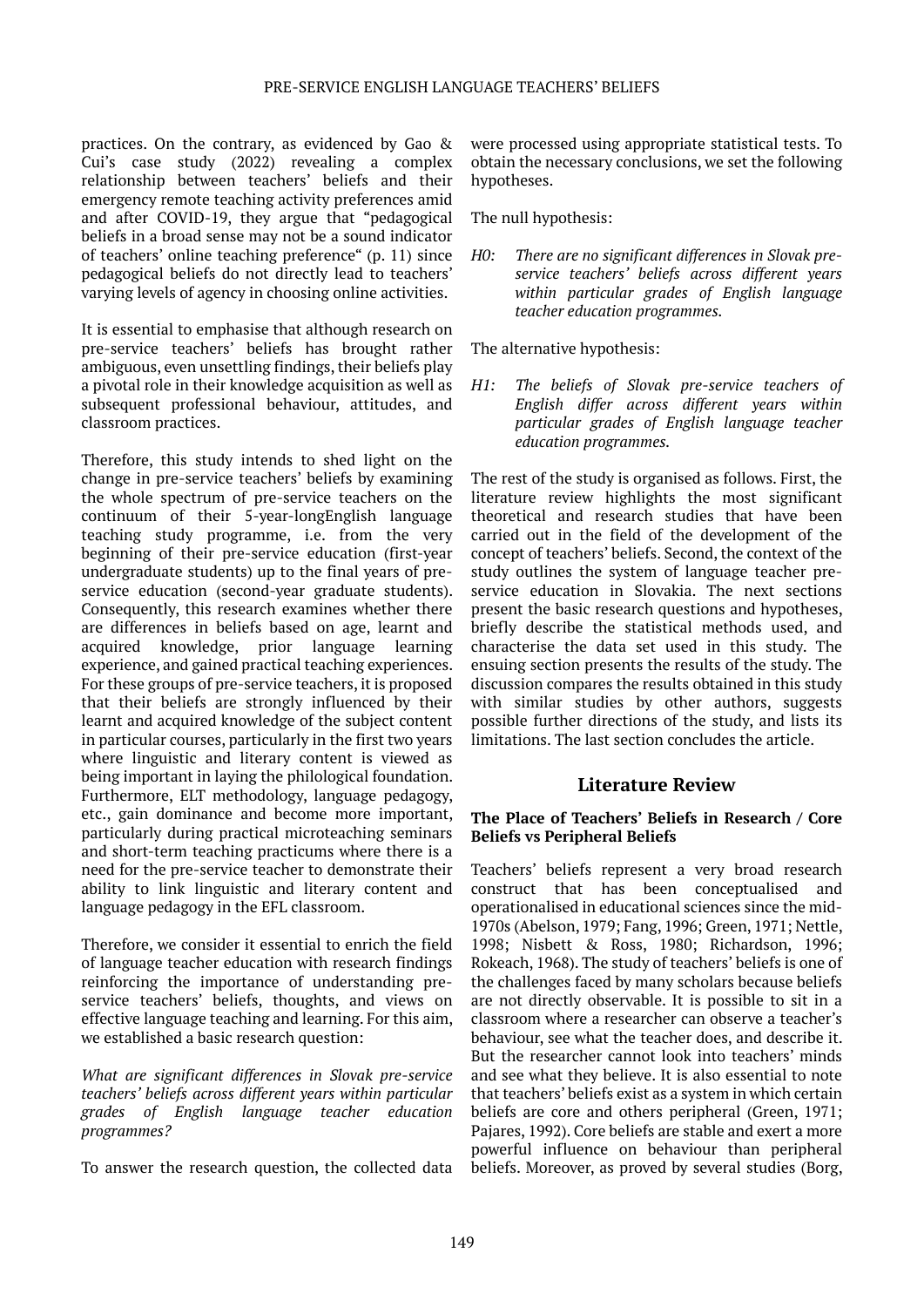2003, 2006; Pajares, 1992; Phipps & Borg, 2009), teachers' core beliefs are the ones that are more stable and powerful regarding what teachers do. In Borg (2006), the author claims that teachers' peripheral beliefs are, in contrast, less stable and might be changed and/or modified when tension arises between a peripheral belief and a core belief. This seems to be a matter of strength and will vary enormously from individual to individual.

#### **Pre-service Teachers' Beliefs in Research / Formation**

Pajares (1992) highlights, that beliefs are formed early and tend to self-perpetuate, persevering even against contradictions caused by reason, time, schooling, or experience. He also claims that the earlier a belief is incorporated into the belief structure, the more difficult it is to alter (newly acquired beliefs are most vulnerable to change). According to him, beliefs about teaching are well established by the time a student gets to college. Zhou & Liu (1997) and Li (2012) state that teachers' beliefs are shaped during their teaching processes and indicate the teachers' subjective knowledge of educational phenomenon, particularly towards their own teaching abilities and their learners.

Many research studies have produced contradictory findings concerning the change in pre-service teachers' pre-established beliefs related to what generally makes effective language teaching and learning, what roles language teachers play in the language classroom, how error correction should be done, what the role of grammar in language teaching is and which approach to teaching grammar is effective, which language skills should be focused on and how they should be balanced and integrated, how teaching materials should be utilised, etc. In this case, Borg (2003) points out that students entering language teacher education programmes may have an inappropriate and inadequate, unrealistic, or even naive understanding of teaching and learning (e.g., students in the initial stages of their teacher education programme believe that languages are learnt mainly by imitation and that errors are made mainly due to L1 interference).

#### **Prospective Change in Pre-service Teachers' Beliefs**

Some of the studies confirm *that pre-service teachers' beliefs can be developed and changed* during education programmes (Blume et al., 2019; Cabaroglu & Roberts, 2000; Debreli, 2012; Kavanoz, 2016; McCrocklin, 2020; Parkinson et al., 2017; Sheridan, 2016; Simsek, 2020). As Simsek (2020) states, this conceptual shift can be identified in their teaching perspectives from

behaviourist to constructivist paradigms of knowledge acquisition. Additionally, in Debreli's (2012) research study, the author concludes that although pre-service teachers' beliefs about effective language teaching and learning aligned with the content courses at the beginning of the teacher education programme, when they got opportunities to observe and teach in real classrooms, they found some of their beliefs were sometimes not applicable (e.g., on the onehand, using discussions, group work, playing games could be effective, on the other hand, they found these activities distracting and difficult to control, thus they preferred not to use them too frequently; at the beginning, they found learning grammar the least important skill in the EFL classroom, but over time, they stated, that an emphasis should occassionally be put on grammar since it impacts students' speaking and writing skills.

Conversely, according to constructivist theory, *teacher education programmes are not influential enough for modifying and changing pre-service teachers' beliefs* (Altan, 2012; Ballesteros et al., 2020; Capan, 2014; Mattheoudakis, 2007; Peacock, 2001). As Ballesteros et al. (2020) sum up in their study on Mexican preservice English teachers, the metaphors provided by the researched teachers spanned two main categories, those of cultural transmission and learner-centred growth. The first one depicted such metaphors as "teacher as owner of knowledge", and the second was exemplified by such metaphors as "teachers as guides, atmosphere controllers, counsellors, fuel, farmers, and discoverers". In a similar way, Soleimani (2020) agrees that pre-service teachers who believe in constructivist conceptions tend to consider knowledge as a tentative phenomenon and those with traditional conception think that knowledge is certain and fixed. According to the findings by Ballesteros et al. (2020), the prevalence of the categories of transmission and provider of knowledge that accounts for 41.5 % of the metaphors produced by the pre-service teachers, is disappointing because efforts have been made in most education programs in the world in order to bring about a change in the traditional way of conceptualizing teaching and learning. In Soleimani's (2020) mixed-method research, by contrast, 200 EFL teachers who filled out the questionnaires followed by semi-structured interview sessions carried out with 20 participants, the research findings proved that EFL teachers predominantly practised facilitator style of teaching and inclined to student/learner-centered and constructive practices of teaching. The author concludes that the limitation of the study lies in the fact that data were collected from private language learning centers in which communications and improving speaking and listening skills are largely emphasized. Therefore, in such a context, EFL teachers mainly believe learning is malleable and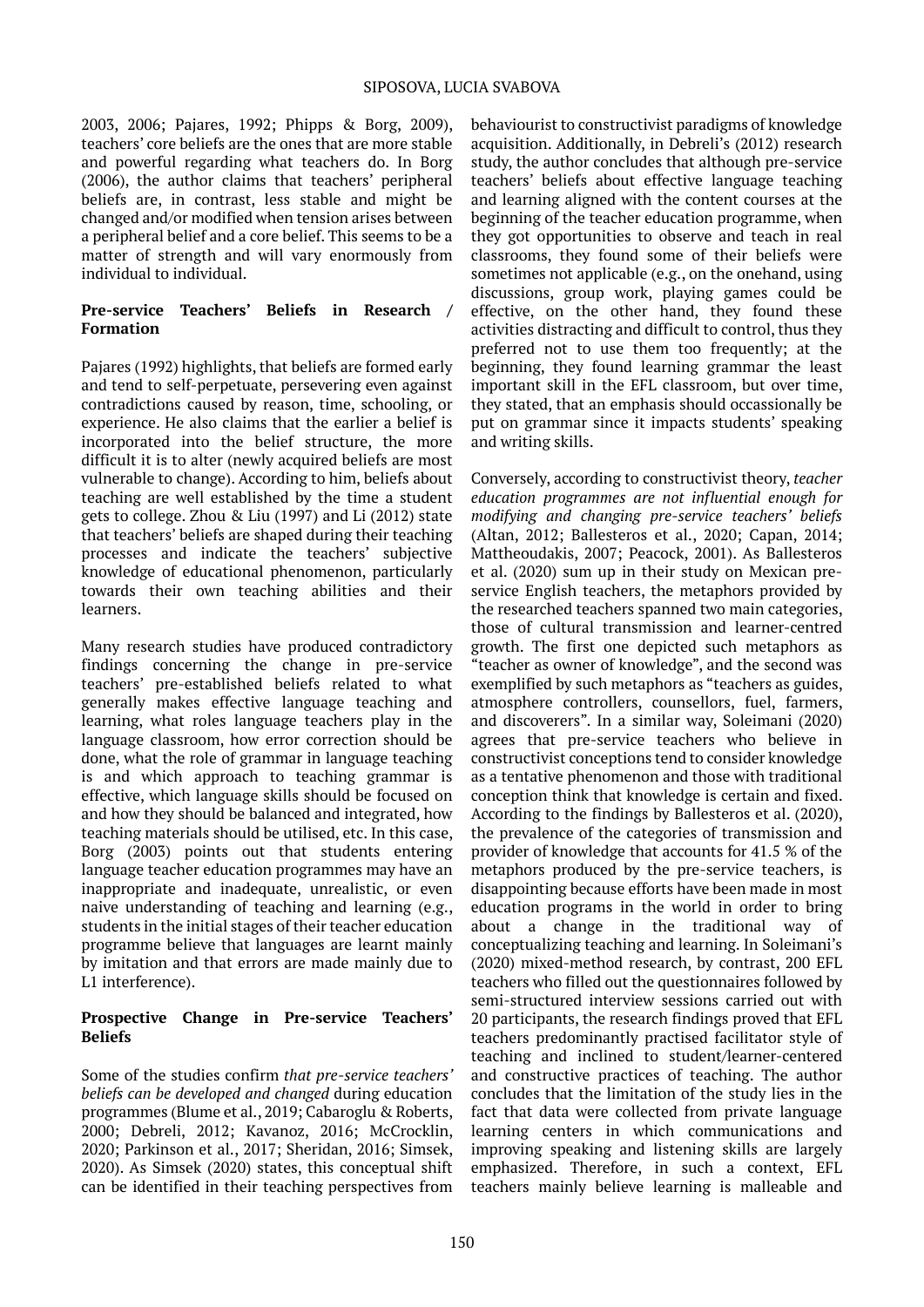learning effort is the major source of knowledge acquisition. This finding reflects the idea of knowledge transformation rather than transmission propagated by post method proponents.

Interestingly, in the research study Uysal and Bardakci (2014) carried out on 108 primary-level EFL teachers in Turkey, it was found that *pre-service teacherpreparation courses* were reported *to have only a 3% influence on teacher behaviour*. The authors inquired about the stated beliefs of EFL teachers concerning grammar teaching and concluded that most of the teachers favoured traditional approaches to grammar teaching such as the use of explicit grammar teaching followed by controlled practise, the use of L1, mechanical drills, and repetitions. The teachers' most common classroom practices were also mostly related to teaching, practising, and testing grammar. Communicative activities were reported as important only after the traditional practices. The majority of teachers were found to use translations into L1, teacher-centred instruction, and deductive and explicit approaches to grammar teaching, with or without a controlled practice component. This finding indicated a gap between the teacher beliefs/practices and recent developments in second language acquisition research. This finding also pointed out a severe divergence between teaching practices and the curriculum goals in Turkey, which revealed an incongruence between curriculum innovations and teacher behaviours.

Undoubtedly, influencing pre-service teachers' beliefs relies upon multiple interdependent factors, such as the quality of the content of the study programme, the links between theory and practice, the balance between theoretical lectures and practical seminars and workshops, the length and quality of teaching practicums and classroom practices, and undoubtedly, the characteristics of university teachers, lecturers, mentors, and supervisors. Moreover, it is important emphasize that pre-service teachers' beliefs are formulated in particular socio-cultural and economic contexts that lead to expectedly different teaching behaviors and practices.

#### **Method**

#### **Context**

Regarding the issue of language teacher education programmes in Slovakia, Lojova (2009) points out that it is essential to focus on creating the teacher trainees' own theories on foreign language learning because when entering a classroom, each teacher behaves

according to his/her own theories of learning and teaching, which are comprised of his/her interiorised beliefs, attitudes, opinions, and understanding of learning and teaching processes. The author admits that even if the role of (university) lectures is obvious, seminars with problem-solving tasks leading to trainees' developing intellectual independence and autonomy must be assigned a high priority. Moreover, Siposova (2019) adds that it seems reasonable to suggest that pre-service teachers' beliefs are prone to change, particularly when the pre-service teachers observe the discrepancy between the knowledge they learn during language teacher education (i.e. the theory they study in lectures and seminars), what they would ideally like to do in their imaginative classrooms, and what they actually do during the short-term teaching practicum or, later, in the course of their classroom practice. Similarly, Vallente (2019) claims when the pre-service English language teachers enter the laboratory high school (a kind of training platform for education of the students of the college) for their on-campus practice teaching, they are met with the tension that concerns the ELT practices they learned in their college and those they are expected to implement in the laboratory high school.

Generally, pre-service English language teachers in Slovakia have to take a number of linguistic, literature-based, and linguo-didactic disciplines during their five-year-long study programme (three years of undergraduate study and two years of graduate study). Moreover, they are obliged to participate in the teaching practicum carried out in Slovak state schools (two weeks as an undergraduate and ten weeks as a graduate student). In the context of Slovak pre-service English language teacher education, we count ten universities and twelve faculties at present. As aforementioned, pre-service language teacher's theoretical backgrounds are shaped by lectures and seminars as well as obligatory teaching practicums in primary and lower and upper secondary schools. The number of specialised linguodidactic courses (e.g., ELT Methodology I, II, III, Teaching English to Young Learners, ICT in the Language Classroom, Psychological Aspects of Language Teaching and Learning, etc.) provide our pre-service teachers with the knowledge and skills that will have an impact on their pre-established beliefs. On the one hand, many of their preestablished beliefs remain; on the other hand, potential changes can take place, especially when they are trained to recognise how their beliefs are changed and how contextual factors (e.g., particular school environments and conditions during their ten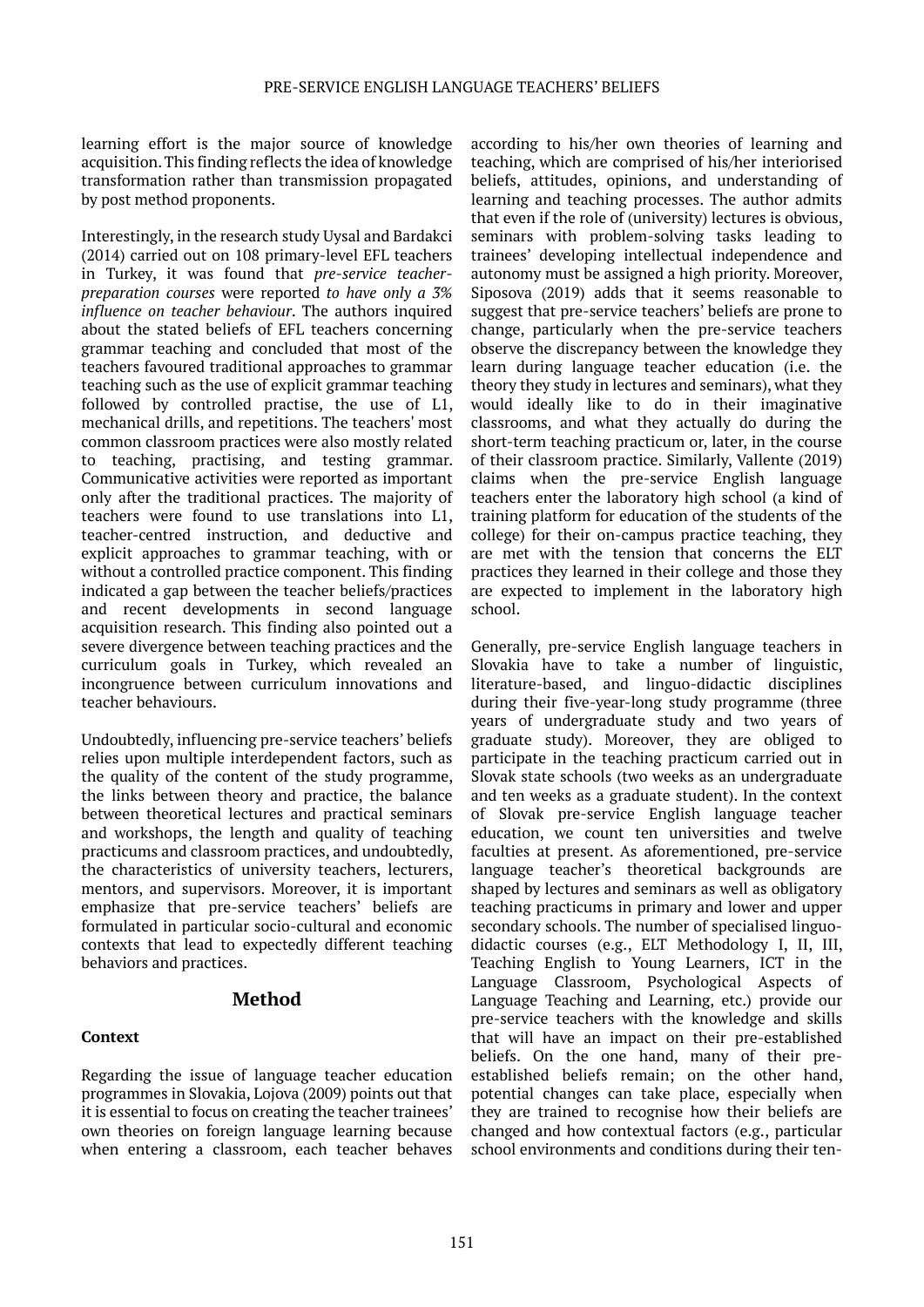week-long teaching practicum in their graduate programme) can influence their instructional practices. By providing pre-service teachers with the opportunity to reflect on their beliefs, e.g., through developing reflective thinking (e.g., answering reflective journals, filling in research questionnaires, etc.) during pre-service education, we can enhance their professional development and ultimately benefit their language learners'. Correspondingly, Pajares (1992) stated that teachers' beliefs and practices seem to be formed not by their pre-service education but through a process of enculturation and social construction once they started teaching.

### **Participants**

A total of 150 students in all grades (undergraduate and graduate levels) of the pre-service teacher programme study at the Faculty of Education, Comenius University in Bratislava, Slovakia participated in the research study. Since we assumed that it would not be realistically possible to get answers from all students, we wanted to create a sample of 100 students (to meet the requirements for using the central limit theorem and correct use of statistical methods). Therefore, we randomly assigned case numbers to the students and then randomly selected 100 of them (according to Agresti & Franklin, 2007). As a result, we were able to get answers from 99 of these selected pre-service teachers enrolled in the five-year-long English language teaching study programme provided by the Faculty of Education, Comenius University in Slovakia. The research sample consists of 20 randomly selected first-year undergraduate students (aged 19-20), 23 second-year undergraduate students (aged 20-21), 19 third-year undergraduate students (aged 21-22), 28 firs-year graduate students (aged 22-23) and 9 second-year graduate students (aged 23-24), i.e., 62 undergraduates and 37 graduate students. In terms of statistics, the

# **Table 1**

| <b>Section</b> | <b>Subscale</b>            | <b>Ouestion numbers</b> | <b>Number of items</b> | Cronbach's $\alpha$ |
|----------------|----------------------------|-------------------------|------------------------|---------------------|
| A              | Language and Culture       | $Q1 - Q9$               | 9                      | 0.83                |
| B              | <b>Teaching Strategies</b> | $010 - 017$             | 8                      | 0.8                 |
| C<br>U         | Individual Differences     | $018 - 022$             |                        | 0.85                |
| D              | Assessment and Grammar     | $023 - 029$             |                        | 0.82                |
| E              | Second Language Theory     | $030 - 045$             | 16                     | 0.61                |

*Sections of questionnaire subscales*

**Procedure Procedure Procedure Procedure We administered the questionnaire to 99 randomly** 

sample of 99 participants is sufficient for the correct use of selected statistical methods, the interpretations of the findings, and the generalisations of conclusions to the whole population. In addition, we used the bootstrapping method to enhance the sample size. This method was used because the application of the MANOVA method divides the sample of 99 students into smaller subsamples. Since not every of these subsamples meets the required sample size to justify the validity of the normality assumption using the application of the central limit theorem, we enlarged the sample using the bootstraping method. This method randomly generates new cases in the database based on existing cases. Thus, we increased the sample to 1,000 students, while the random generation of new cases was carried out by stratification according to the year of study. Thus, the original set of 99 students was divided into subsets according to the year of study and new random units were generated in them based on the real units in these subgroups. This also preserves the proportion of students in each year of study in the whole sample.

#### **Materials and Instruments**

Based on the questionnaire used in Kissau et al. (2012), we modified the instrument to align it with the purpose of the current research study, thus specifying the statements using the effective 'English' teacher instead of the original 'foreign language'. We also made changes concerning the identification of a study programme by indicating particular years (i.e., first-year, second-year, or third-year undergraduate; first-year or second-year graduate). The questionnaire, based on a 5-item Likert scale, included the following options (1 = Strongly Disagree/SD, 2 = Disagree/D,  $3 =$ Neutral/N,  $4 = \text{Agree/A}$ ,  $5 = \text{Strongly Age}(SA)$ . Furthermore, the questionnaire subscales were thematically divided into five sections, A – E, see table 1.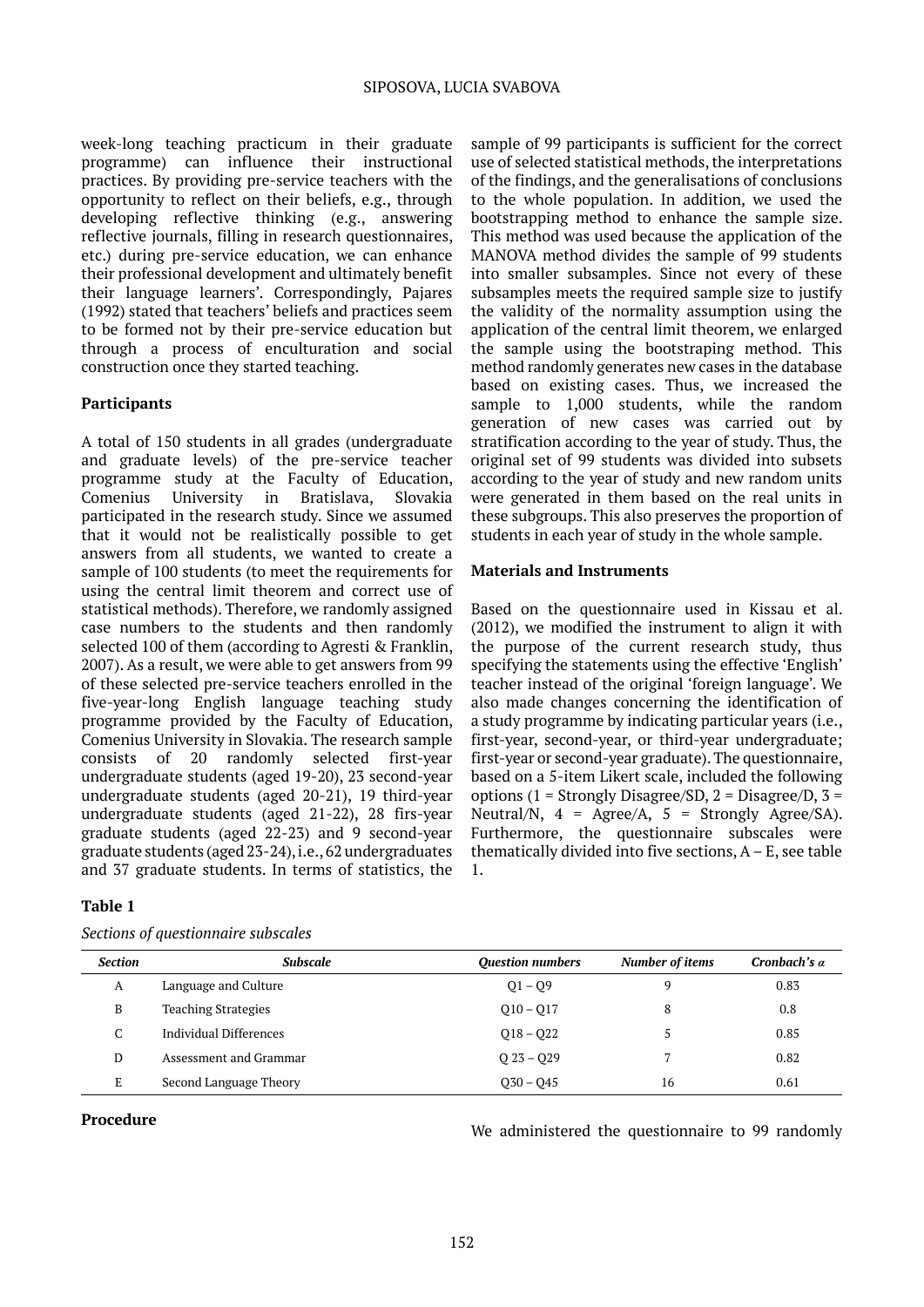selected pre-service teachers enrolled in the fiveyear-long (three years of undergraduate and two years of graduate study) English language teaching study programme provided by the Faculty of Education, Comenius University in Slovakia. The questionnaire was administered in print at the beginning of the winter term 2020/2021 during English Language Teaching (ELT) Methodology seminars (September 2020) carried out via in-person teaching. The rationale behind administering the questionnaire personally was to obtain prompt feedback from all the participants of the seminars. By filling out and returning the survey, the participants of the study gave their informed consent. Participants were encouraged to tear off the cover page and retain it for their records. It took approximately 25-30 minutes to fill ou the questionnaire.

#### **Analysis**

To compare students in different years of study, we used the method of analysis of variance with the multivariate dependent variable (MANOVA). MANOVA is an extension of the analysis of variance (ANOVA) method, which is one of the most frequently used statistical models suitable for verifying the existence of significant differences in several independent samples. In other words, to verify the significant influence of the factor (qualitative variable, in our case the degree of study) on the values of the multivariate dependent variable (quantitative variable, in our case the score on the scale of preservice teachers' beliefs on individual questions in the questionnaire).

We considered a random sample of the students, for which we have measured values of the dependent variable(the score on the scale of pre-service teachers' beliefs on the 45 questions in the questionnaire), and factormeaning the year of the study – five groups of pre-service teachers (first, second, and third-year undergraduates and first and second-year graduate students). The whole sample of students was then divided into the subsamples given by the different levels of factor . Thus,will be the subsamples of the multivariate dependent variablecorresponding to the levels of factor(Svabova et al., 2020).

The MANOVA method aims to analyse whether there are statistically significant differences between the average values of the dependent variable, the score on the scale of pre-service teachers' beliefs for individual questions, in the subsets created for the individual

years of study, i.e., whether these mean values can be considered equal (which actually means that the year of study does not have a significant impact on the values of the dependent variable) or differ significantly (which means that the year of study has a significant impact on the dependent variable).

Formally, we would write the tested null hypothesis

$$
H_0: \mu_1 = \mu_2 = \dots = \mu_5,\tag{1}
$$

where  $\mu_1$ is the mean value of the multivariate dependent variable in the i-th year of the study, *i = 1, ... , 5*. The alternative hypothesis can be written formally

$$
H_1: \mu_i \neq \mu_i, \tag{2}
$$

for some  $i \neq j$ ,  $i, j = 1, ..., 5$ .

For a visual view of the mean values in the subsets, we use a Means Plot, which indicates what is the content of the null hypothesis of the test and suggests whether there are significant differences in the mean values of individual study levels, and we can expect the null hypothesis to be rejected. Or, conversely, if the average values are similar, we can expect not to reject the null hypothesis. In testing, we use a significance level of 0.10.

We performed hypothesis tests in the statistical software IBM SPSS Statistics 25. We evaluated the test results based on the p-value of the test. If the -value of the test is lower than the significance level, the null hypothesis is rejected. Rejection of the null hypothesis  $H_0$  and acceptance of the alternative hypothesis  $H_1$ means that the year of the study programme education content impacts the score of the students on individual questions. On the other hand, the case of not-rejection of  $H_0$  means that the year of the study programme does not significantly influence the scores of pre-service teachers' beliefs.

#### **Results**

Table 2 shows the results of the one-way MANOVA test. Based on the p-value of Wilks' lambda for the factor variable *degree* of study (p-value = 0.059), we can conclude that the pre-service teachers' beliefs were significantly dependent on the actual level of their study.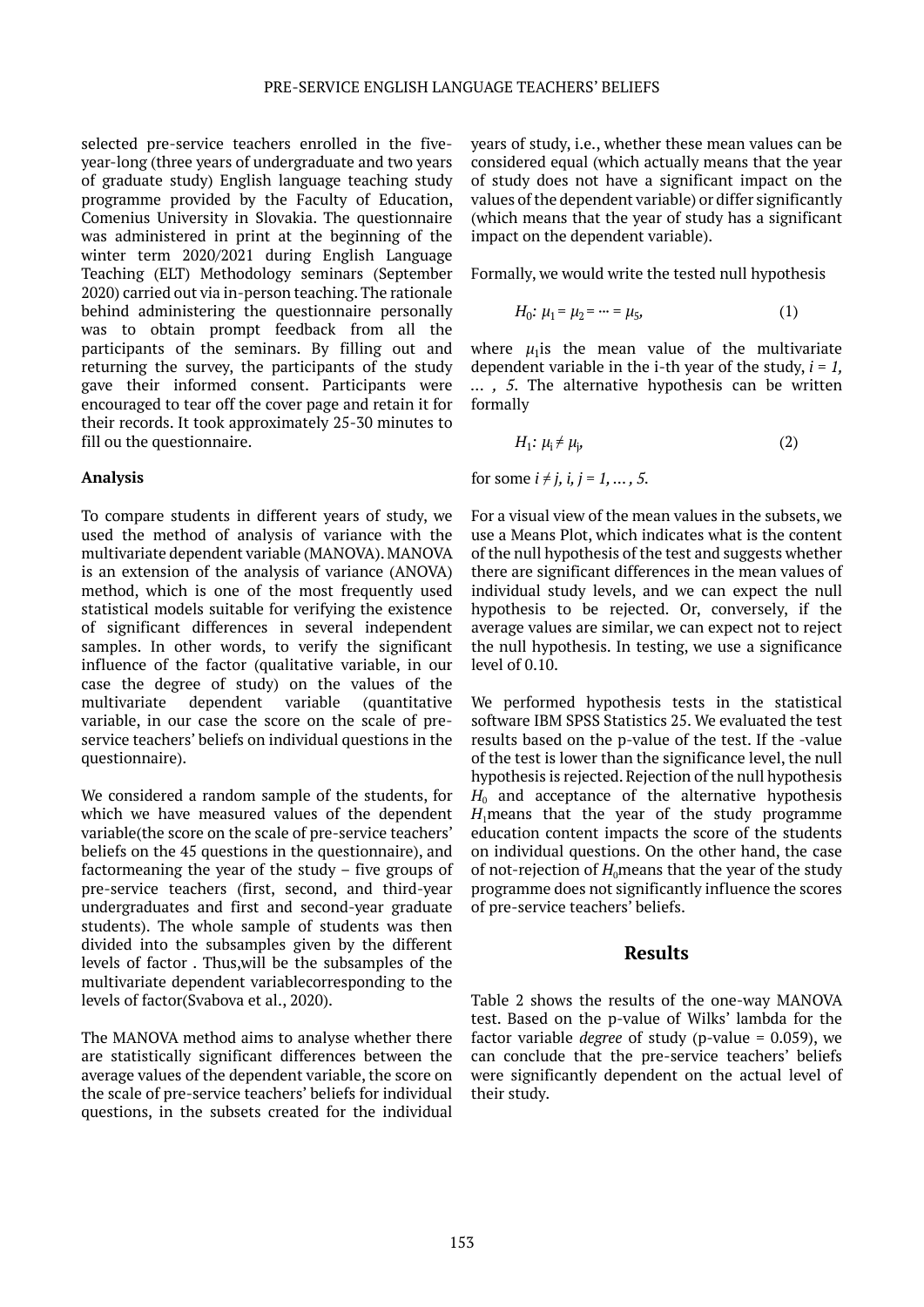#### SIPOSOVA, LUCIA SVABOVA

In the following parts, we included the results of those questions for which there were significant differences in the individual years of the study programme. In these, using the post-hoc Scheffe's test of multiple comparisons, we found those years of study in which there were significant differences in students' answers.

Based on the statistical processing, Figure 1 shows there are significant differences between the groups of the first-year and third-year undergraduates for **Q9** from **Section A (Language and culture),** referring to the implementation of materials in the EFL classroom as stated in Table 3.

#### **Table 2**

#### *Multivariate MANOVA test*

|           | Multivariate Tests <sup>a</sup> |         |                      |                      |          |       |  |  |  |
|-----------|---------------------------------|---------|----------------------|----------------------|----------|-------|--|--|--|
|           | <b>Effect</b>                   | Value   | F                    | <b>Hypothesis df</b> | Error df | Sig.  |  |  |  |
| Intercept | Pillai's Trace                  | 0.998   | 581.069b             | 45.0                 | 50.000   | 0.000 |  |  |  |
|           | Wilks' Lambda                   | 0.002   | 581.069b             | 45.0                 | 50.000   | 0.000 |  |  |  |
|           | Hotelling's Trace               | 522.962 | 581.069b             | 45.0                 | 50.000   | 0.000 |  |  |  |
|           | Roy's Largest Root              | 522.962 | 581.069 <sup>b</sup> | 45.0                 | 50.000   | 0.000 |  |  |  |
| degree    | Pillai's Trace                  | 2.033   | 1.218                | 180.0                | 212.000  | 0.084 |  |  |  |
|           | Wilks' Lambda                   | 0.050   | 1.254                | 180.0                | 202.192  | 0.059 |  |  |  |
|           | Hotelling's Trace               | 4.831   | 1.302                | 180.0                | 194.000  | 0.036 |  |  |  |
|           | Roy's Largest Root              | 2.396   | 2.822c               | 45.0                 | 53,000   | 0.000 |  |  |  |
|           |                                 |         |                      |                      |          |       |  |  |  |

*Note:* 

a. Design: Intercept + degree

b. Exact statistic

c. The statistic is an upper bound on F that yields a lower bound on the significance level.

#### **Table 3**

#### *Question 9*

| Ouestion no. | <b>Section</b>          | <b>Statement</b>                                                                                                                                                                                                        |
|--------------|-------------------------|-------------------------------------------------------------------------------------------------------------------------------------------------------------------------------------------------------------------------|
| 09           | A: Language and culture | An effective English teacher selects materials that present viewpoints that are unique<br>to the target language and its culture (e.g., a text shows how people greet each other<br>differently in the target culture). |

#### **Figure 1.**

*Differences among particular grades for Q9*

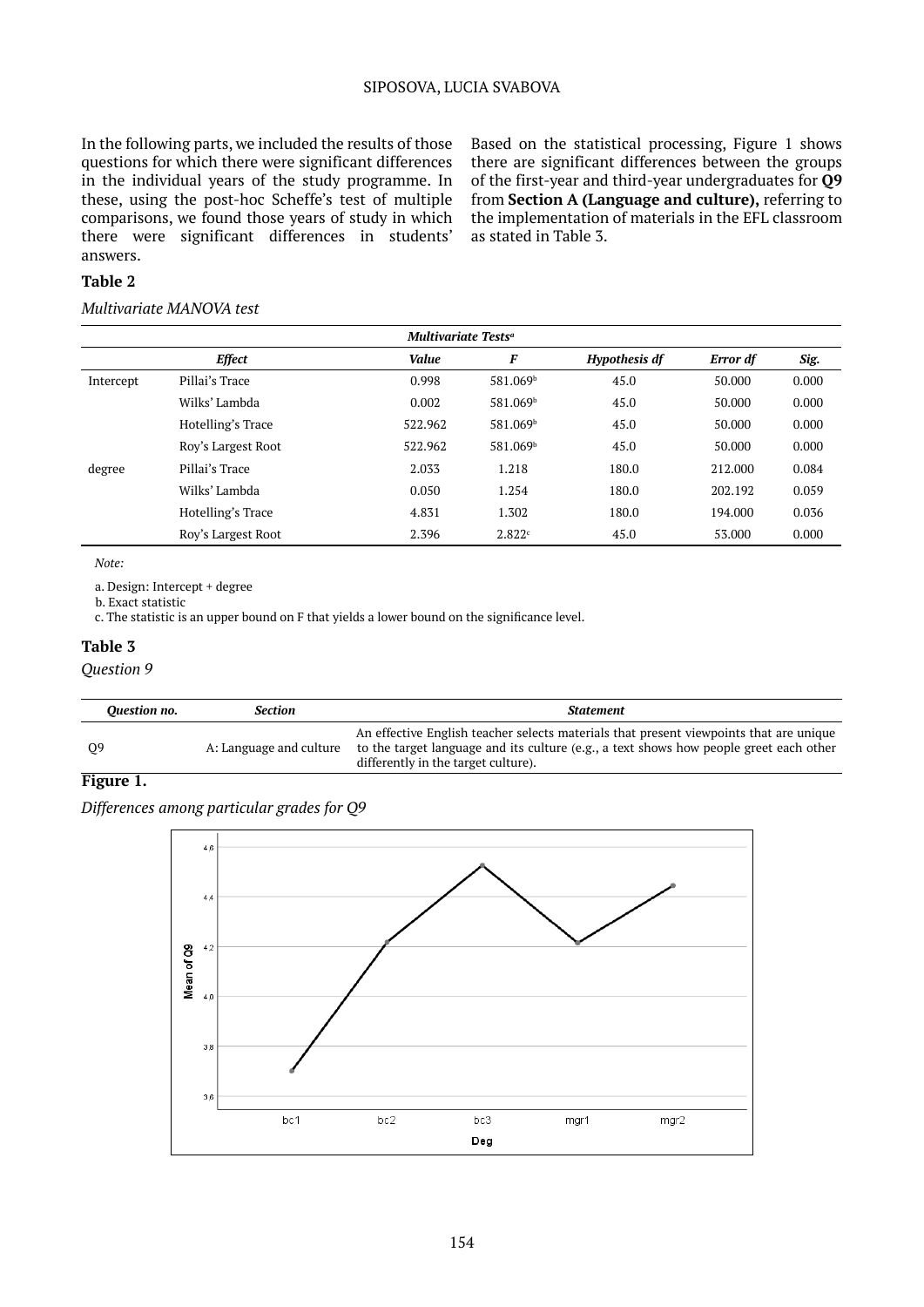For **Q9**, the statistical differences were found by Scheffe's test of multiple comparisons between the groups of first-year and third-year undergraduates (mean difference =  $-0.83$ ; p-value = 0.012, using bootstrapping with 1 000 samples: p-value <0.05, 95 % confidence interval for mean difference is (-0.85;- 0.81)).

Regarding this, it is necessary to consider that firstyear undergraduates are student teachers who have just entered the five-year-long teacher education programme at the university (i.e. three years of undergraduate studies and two years of graduate studies). Therefore, the impact of their previous language studies in upper secondary education may be seen, reflecting the selection and usage of materials utilised by their former language teachers. In contrast, third-year undergraduates are student teachers who have already passed several courses at university, in particular, area studies and intercultural awareness courses aimed at developing their knowledge of cultural aspects.

Regarding the second section, **Section B (Teaching strategies**), Figure 2 shows the significant differences found for **Q13** (stated in Table 4), referring to the opportunities to learn more about other subjects in English in the foreign language classroom. For Q13, significant differences were found between the groups of first-year undergraduates and second-year graduate students (mean difference =  $-1.28$ ; p-value = 0.029, using bootstrapping with  $1\,000$  samples: p-value = 0.012, 95 % confidence interval for mean difference is  $(-1.32; -1.25)$ ).

Obviously, second-year graduate students have already passed the majority of their methodology courses, e.g., CLIL (Content and Language Integrated Learning) aspects. Thus, they are aware of the benefits of including content knowledge in language teaching as it enhances the complex integration of all language skills and language means for the sake of practical application and real-life usage.

With regard to the third section, **Section C (Individual differences**), there were no statistical differences found among particular years (min p-value = 0.094). Therefore, it can be assumed that pre-service teachers within different years of the study programme are aware of the individual differences that should be considered when teaching and learning a foreign language. Obviously, since all of them experienced language study themselves, they realise how important these factors are, namely when

#### **Table 4**

*Question 13*

| Ouestion no. | Section                | <b>Statement</b>                                                                                                                                                                  |
|--------------|------------------------|-----------------------------------------------------------------------------------------------------------------------------------------------------------------------------------|
| 013          | B: Teaching strategies | An effective English teacher provides opportunities for students to learn more<br>about other subjects (e.g., math, science, social studies) in the target language<br>classroom. |

#### **Figure 2**

*Differences among particular grades for Q13*

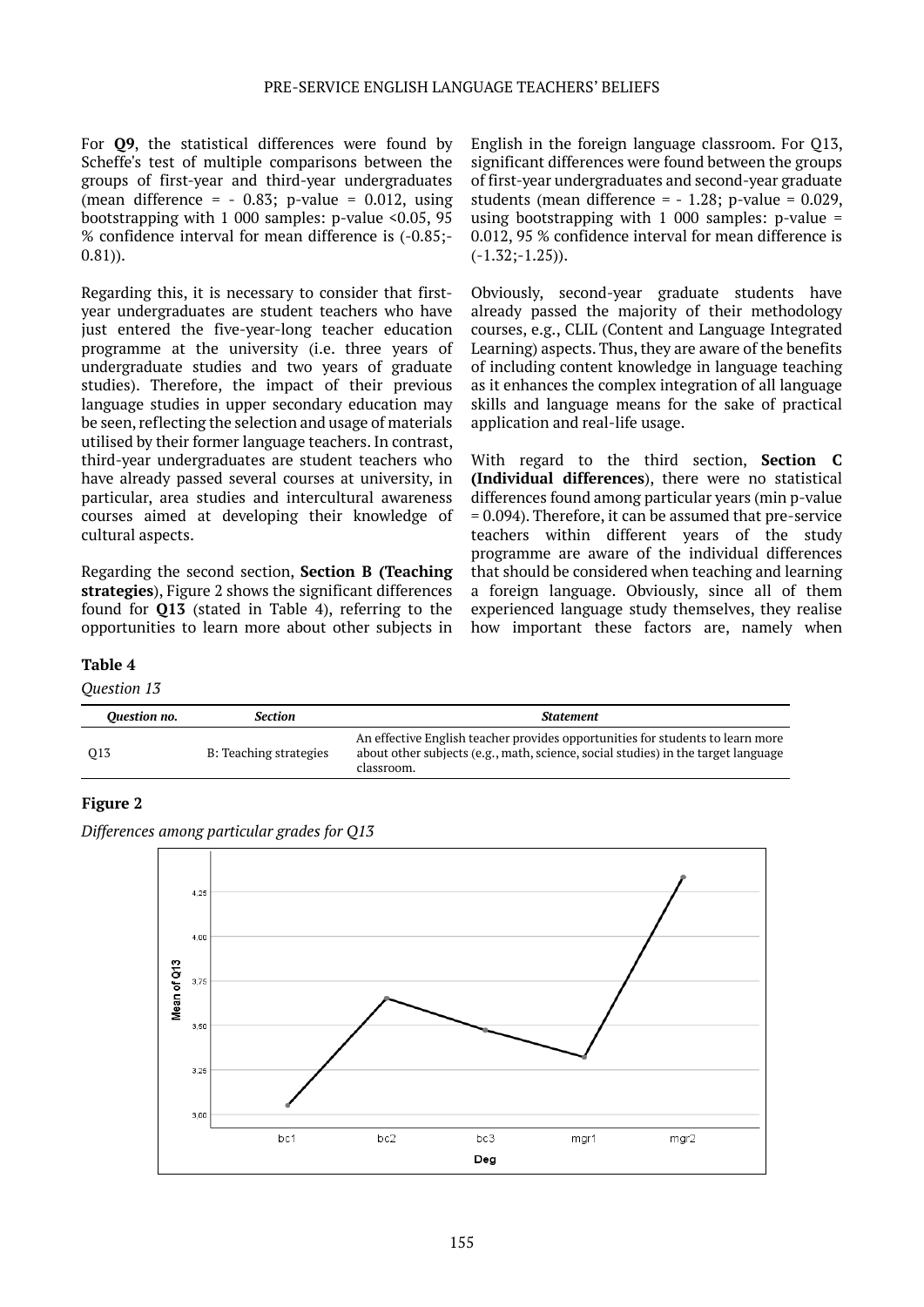teachers plan the activities in order to show practical reasons for doing them; when teachers select the activities including a variety of students' interests; the age of learners; and learners' learning styles and strategies. According to Oxford (2003), it is crucial for a learner to be aware of one's learning style but warns us against being too rigid about the types as they "are not dichotomous (black or white, present or absent). Learning styles generally operate on a continuum or on multiple, intersecting continua."

The research findings in **Section D** (**Assessment and grammar**), as stated in Table 5, show that there are significant differences between undergraduates and graduate students (first-year undergraduates and second-year graduate students: mean difference  $= 1.23$ ; p-value  $= 0.016$ , using bootstrapping with 1 000 samples: p-value = 0.011, 95 % confidence interval for mean difference is (1.20;1.26); and second-year undergraduates and second-year graduate students: mean difference = 1.08; p-value = 0.041, using bootstrapping with 1 000 samples: p-value = 0,01, 95 % confidence interval for mean difference is (1.05;1.11)), in particular for **Q23** concerning the basics of linguistic analysis applied in the foreign language as shown in Figure 3.

Presumably, this finding lies in the fact that undergraduates are obliged to take purely linguistic courses aimed at enhancing declarative knowledge of phonetics and phonology and morphology and syntax in the first three years of their language teacher education programme. They believe that academic grammar needs to be explicitly applied also in foreign language teaching. On the contrary, graduate students, who are fully aware of ELT methodology consider declarative knowledge to be subservient to the procedural knowledge that resides in the practical application of communicative activities carried out in language classrooms.

Another difference in **Section D** (**Assessment and grammar**) was found in **Q25** (as shown in Figure 4) concerning students' homework completion and its position in the assessment scale. Scheffe's multiple comparisons tests showed significant differences between the groups of second-year undergraduates and second-year graduate students (mean difference  $= 1.16$ ; p-value  $= 0.048$ , using bootstrapping with 1 000 samples: p-value = 0.011, 95 % confidence interval for mean difference is (1.13;1.20)).

#### **Table 5**

*Questions 23 and 25*

| Ouestion no.    | <b>Section</b>   | <b>Statement</b>                                                                                                                               |
|-----------------|------------------|------------------------------------------------------------------------------------------------------------------------------------------------|
| Q <sub>23</sub> | Assessment<br>D÷ | An effective English teacher understands the basics of linguistic analysis<br>(phonology, syntax) as they apply to the target language.<br>and |
| O <sub>25</sub> | grammar          | An effective English teacher bases at least part of students' grades on the<br>completion of homework.                                         |

# **Figure 3**



*Differences among particular grades for Q23*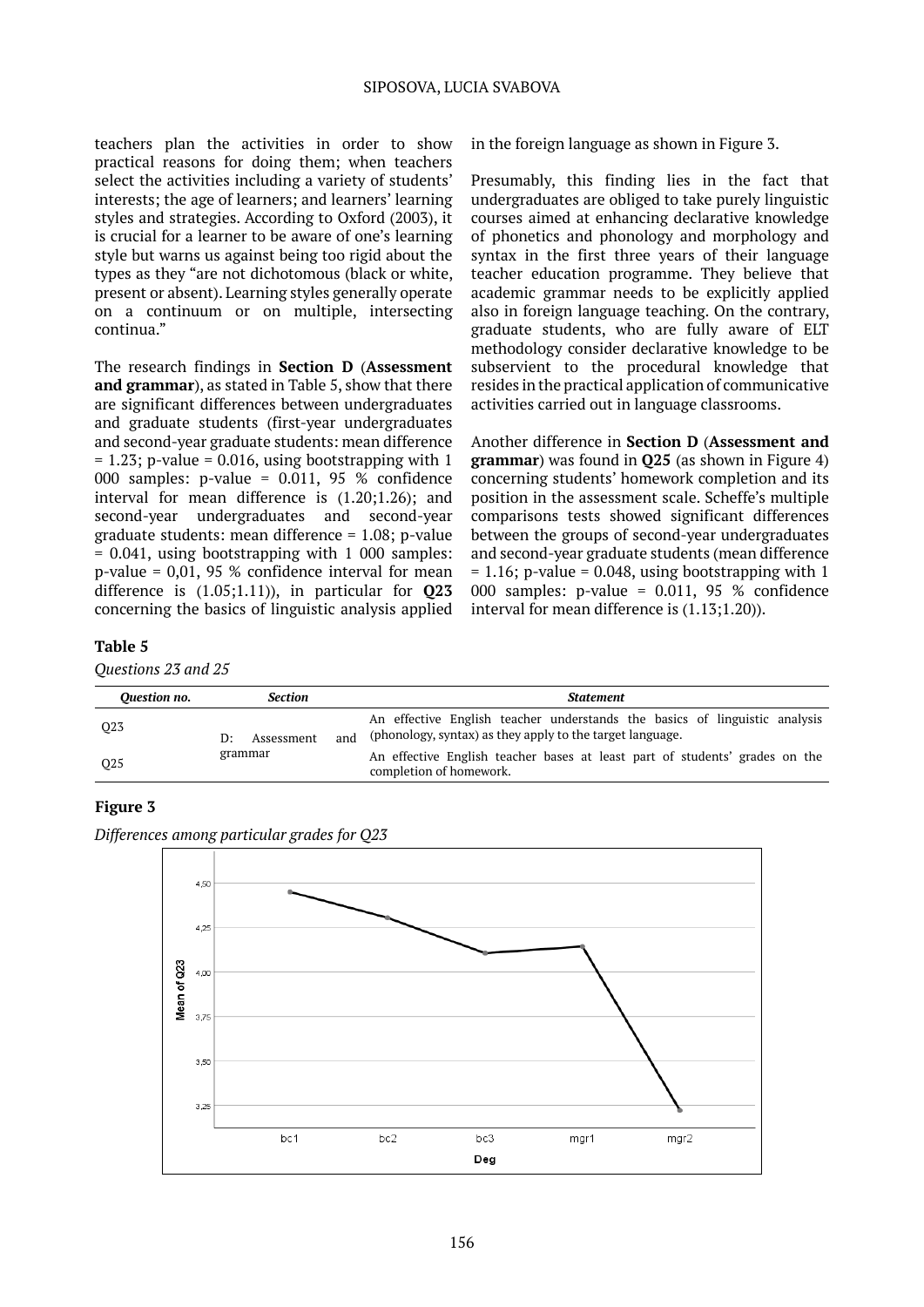It has to be emphasised that (language) teachers at all levels are constantly assigning and correcting homework. Activities related to homework are part of a teacher's daily work. According to Warton (2001), homework is a widespread educational activity across cultures, ages, and ability levels. We claim that although homework and assessment have longestablished connections and rely on old school traditions, there is little research on homework assessment. We assume that the beliefs of secondyear undergraduates are based mainly on their previous schooling when they themselves were assigned homework and graded. Conversely, secondyear graduate students, having completed their ELT methodology courses, are aware of the research findings in this field. In fact, a review of the literature (Strandberg, 2013) suggests that there is a gap in the research field of homework, especially in relation to formative assessment practices that are carried out by teachers to avoid discouraging their students from taking more responsibility for their homework.

Finally, the research findings in **Section E** (**Second language theory**) presented in Table 6 showed the significant differences between undergraduates and graduate students (first-year undergraduates and second-year graduate students: mean difference = ; p-value = , using bootstrapping withsamples: p-value = ,confidence interval for mean difference is ) for **Q36** concerning error correction as shown in Figure 5.

This suggests that teacher education programmes may be influential enough to modify and change preservices teachers' pre-established beliefs. On the one hand, first-year undergraduates, having completed their former schooling where their teachers constantly corrected them, are convinced that teacher correction must be done in every lesson and in every aspect of language study. On the other hand, graduate students, who are about to finish their pre-service education, and hence are fully aware of ELT methodology, report beliefs that indicate the impact of second language theory.

#### **Discussion**

#### **Similarity of Beliefs in (C) Individual Differences Section**

In brief, the examined pre-service teachers had similar beliefs in regard to Section C (Individual differences) of the administered questionnaire. Based on the analysis of the questions in this section, we can conclude that pre-service teachers within the five continuous years of their teacher education

#### **Figure 4**

*Differences among particular grades for Q25*



#### **Table 6**

*Question 36*

| Ouestion no.    | section                   | .statement                                                    |
|-----------------|---------------------------|---------------------------------------------------------------|
| O <sub>36</sub> | E: Second language theory | Foreign language teachers must correct most students' errors. |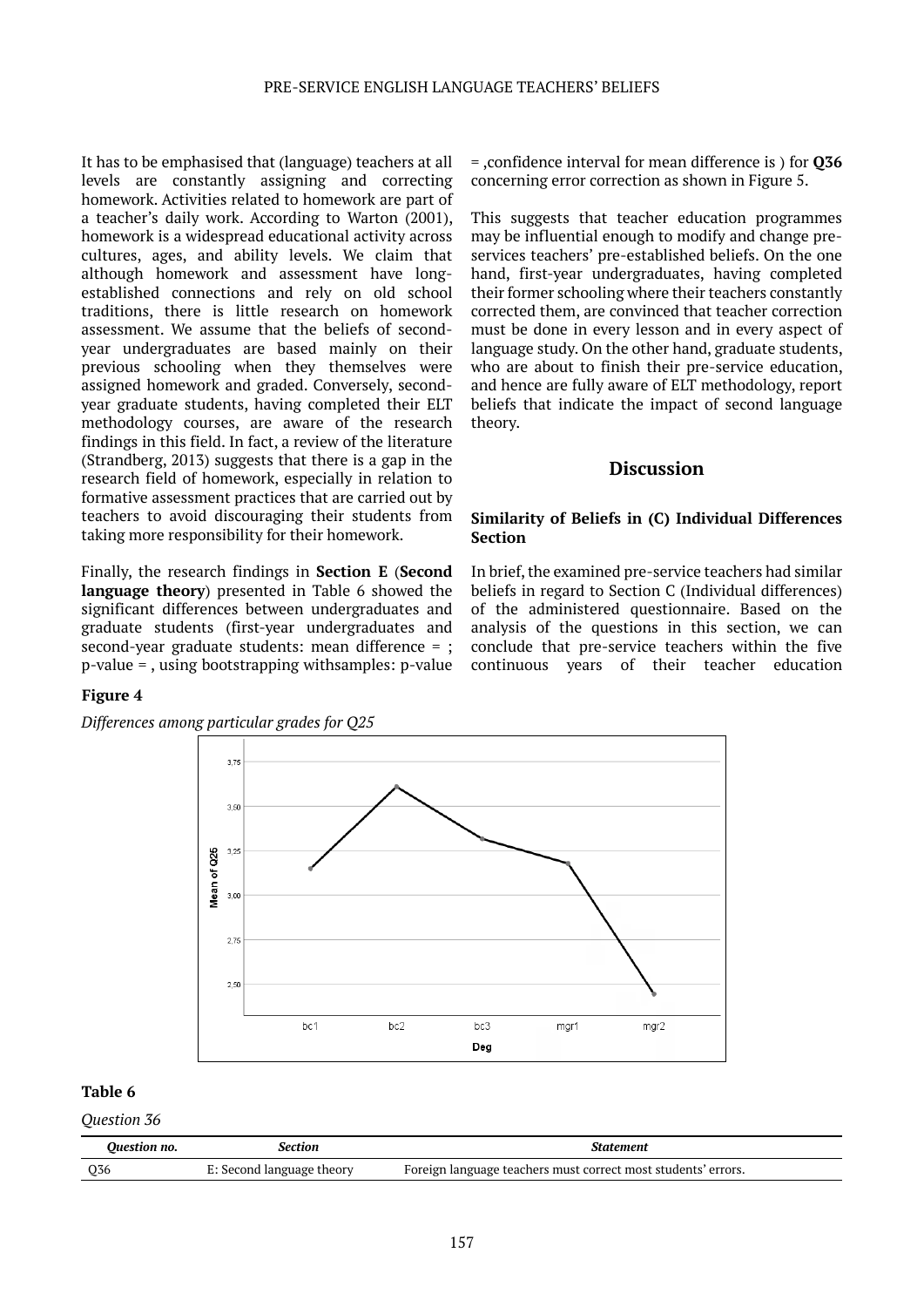

*Differences among particular grades in Q36*



programme are aware of the fact that individual learner differences play a crucial role in learning a foreign language. We assume that they believe a teacher should be skilled and willing to help students use these differences to their advantage in the process of learning a foreign language. Contrary to traditional language teaching approaches in which the teacher was supposed to be a controller and the centre of the class (Ballesteros et al., 2020; Uysal and Bardakci, 2014), the learner is given the centrality in a student/ learner-centred approach (Soleimani, 2020). The assumption is that this approach allows teachers to consider and study individual differences since their pedagogical implications will further lead to the kind of teaching practices that increase the success ratio at the foreign language achievement level. According to McDonough (1981), "the teachers have six options to select: do nothing different, as the variables are so complex and the effects relatively small; use such knowledge in the diagnosis of learning problems; select only students who have the demonstrated relevant qualities; select a method which is known to match the kind of learner they have; train the students to adopt the behaviour characteristics of good language learners; only teach students whose learning characteristics match their own in some way." Obviously, a language teacher, apart from imparting linguistic knowledge, must also be a psychologist who can modify his/her teaching methodology according to the factors related to the individual differences of his/her learners. Moreover, s/he has to realise that it is not enough to know that all students are different from each other. Regarding this, Strevens (1985) suggests the learning style should determine the teaching style, teaching materials, and course syllabus. He argues that one of the fundamental teaching activities is shaping the input that the learner receives. Therefore, it can be concluded that to match teaching to learning, at least two teaching strategies should be involved. Firstly, it refers to the variety of pre-planned teaching materials that are prepared on the basis of the learners' characteristics. Secondly, it is essential to have teachers who are sensitive to individual differences, i.e., teachers who are able not only to decide on and use a teaching method appropriate to the class but also to make decisions from moment to moment in the class depending on the particular learner, situation, and language task. Thus, it is necessary to elaborate and establish appropriate teacher education programmes for pre-service teachers to develop their own beliefs about particular criteria for both methods and materials selection.

#### **Significant Differences in Pre-service Teachers' Beliefs**

Based on the statistical processing, the examined preservice teachers exhibited different perception in Sections A (Language and culture), B (Teaching strategies), D (Assessment and grammar), and E (Second language theory). We found that significant differences were proved for Q9 (Language and culture) between first-year undergraduates and third-year undergraduates; for Q13 (Teaching strategies) between first-year undergraduates and second-year graduates; for Q23 (Assessment and grammar) between first-year undergraduates and second-year<br>graduate students as well as second-vear graduate students as well as second-year undergraduates and second-year graduate students; for Q25 (Assessment and grammar) between secondyear undergraduates and second-year graduate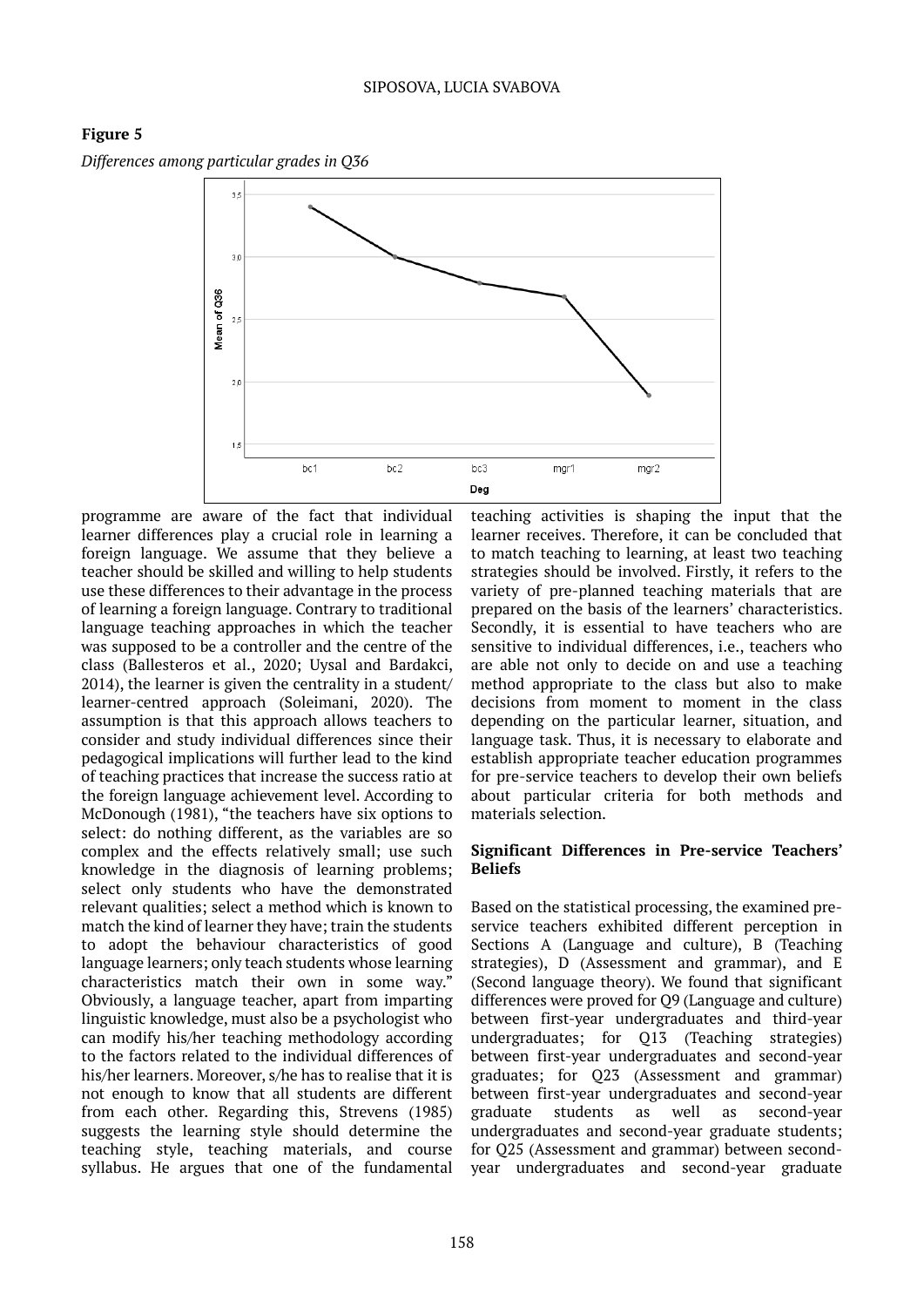students, and finally, for Q36 (Second language theory) between first-year undergraduates and second-year graduate students.

#### **Differences in Beliefs in (A) Language and Culture Section**

Referring to a detailed analysis of the background of Q9, we have to consider the intertwined relationship between culture and language. Undoubtedly, language teachers (in our case, third-year undergraduates – having passed the first obligatory ELT Methodology course) realise that teaching a foreign/second language (L2) is incomplete without studying culture. Based on the scientific literature (Robb, 2005; Kakeru, 2012), for L2 learners, language study seems senseless if the students know nothing about the people who speak the target language or the country in which the target language is spoken. Learning a foreign language means a lot more than the manipulation of grammar and vocabulary in speaking or writing. According to Robb (2005), "the need for cultural literacy in ELT arises mainly from the fact that most language learners, not exposed to cultural elements of the society in question, seem to encounter significant hardship in communicating meaning to native speakers." In addition, many authors (McDevitt, 2004, Sysoyev & Donelson, 2002, etc.) claim that, nowadays, the L2 culture is presented as an interdisciplinary core in many L2 curricula designs and textbooks. In Kakeru (2012), the author contends that culture influences language teaching in two ways: linguistic and pedagogical. Linguistically, it affects the semantic, pragmatic, and discourse levels of the language. Pedagogically, it influences the choice of the language materials because the cultural content of the language materials and the cultural basis of the teaching methodology must be considered while deciding upon the language materials.

#### **Differences in Beliefs in (B) Teaching Strategies Section**

In terms of Q13 (statistical differences between firstyear undergraduates and second-year graduate students), it is crucial to consider the Content and Language Integrated Learning (CLIL) aspects implemented in lessons. By teaching CLIL lessons, we are giving students the tools to grow, and acquire and activate cross-disciplinary skills by using a language different from their own. CLIL encourages learners to think critically and utilise their collaboration skills. Students in CLIL lessons need to pay attention, observe, and learn the language by learning about other subjects in that language since the CLIL curriculum balances bilingual education and language

learning. Repeated exposure and stimulation help students assimilate the language while learning particular content (e.g., history, chemistry, biology, geography, math, physics, etc.) that will greatly expand their horizons and promote natural curiosity. Moreover, apart from the significant differences between undergraduates and graduate students, we have to point out that third-year undergraduates showed a very high degree of agreement with Q13, which can be explained by the fact that they had already learnt about CLIL methodology in their first ELT Methodology courses.

#### **Differences in Beliefs in (D) Assessment and Grammar Section**

Referring to Q23, according to Stern (1997), we need to consider the general model for second language teaching comprised of three levels. The point of view represented by the model is that in language teaching, we have to operate with four key concepts: language, learning, teaching, and context. At the basic Level 1 (foundations), a prospective teacher, either implicitly or explicitly, works with language theory. The main disciplines that can be drawn upon are linguistics, psycholinguistics, sociolinguistics, and the study of particular languages. Generally, Level 1 disciplines represent the core of obligatory courses that also the first- year and second-year undergraduates take. However, language teaching demands a view of the learner and the nature of language learning. Hence, Level 2 (inter-level) emphasises the disciplines that most directly relate to this issue, such as psychology, particularly educational psychology and psycholinguistics, for language learning and language use. Furthermore, language teaching implies a view of the language teacher and language teaching. The discipline that most directly relates to this concept is the study of education. Finally, language teaching occurs in a given context. The interpretation of context is an essential part of a theory. Therefore, language learning and teaching must always be viewed in a particular context, setting, or background. A substantial part of these courses is provided in the master's degree portion of our pre-service education programmes, not omitting Level 3 (practice level) of the model. This includes methodology and organisation, i.e., the objectives, content, procedures, materials, and evaluation of outcomes, as well as planning and administration at different educational levels (primary, secondary, higher education, teacher education, adult education, informal education).In addition, all graduate students in our faculty undergo obligatory teaching practicums during which they are allowed to put the theory they get from the courses into practice.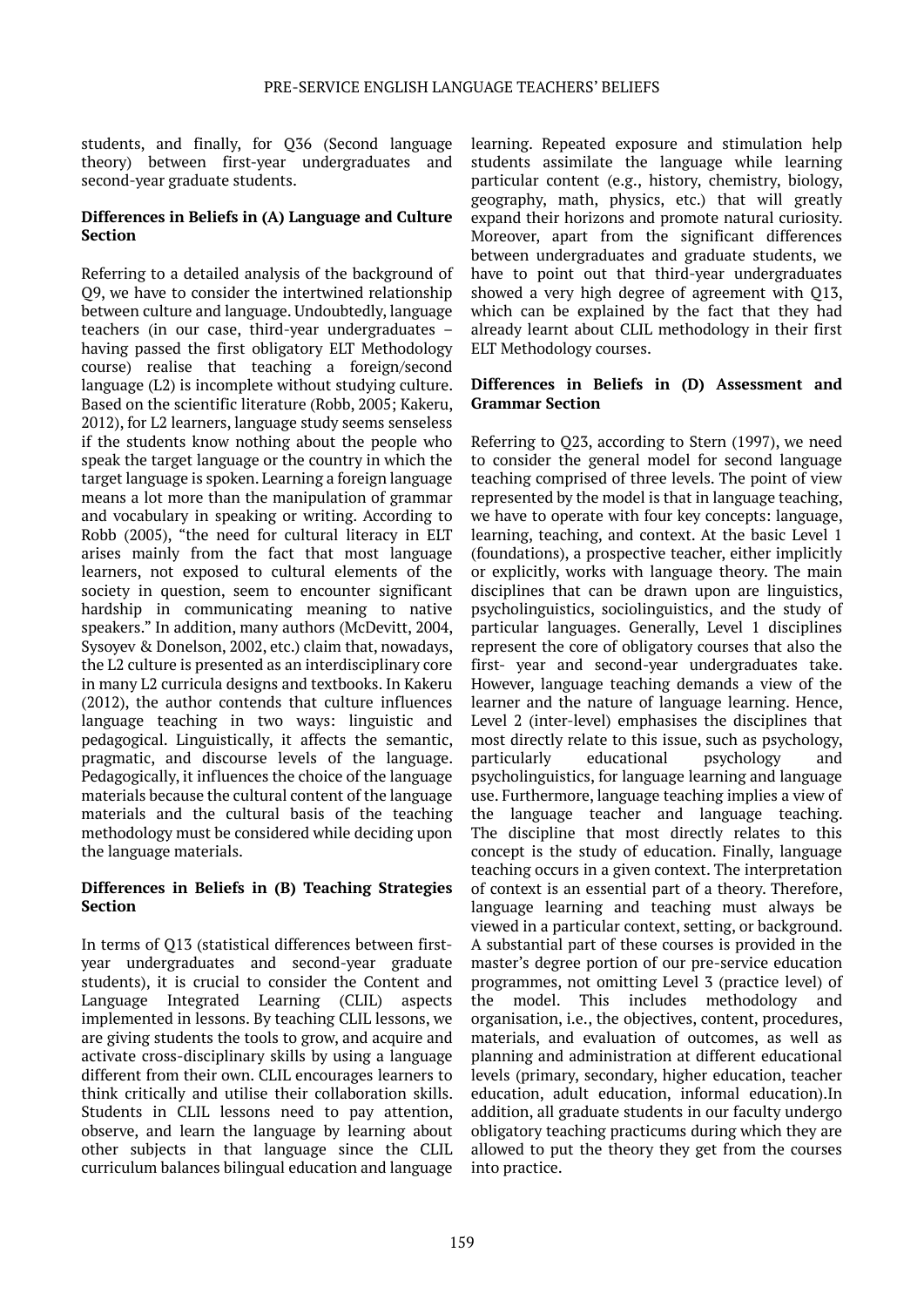The research findings referring to Q25 revealed significant differences between second-year undergraduates and second-year graduate students. Unfortunately, few studies address students' perspectives on homework in relation to assessment (Warton, 2001; Xu & Yuan, 2003). However, two perceptions expressed by students in Wilson and Rhodes (2010) have a connection to formative assessment and homework: firstly, if teachers do not grade the homework and return it quickly, the students report feeling like they have wasted their time on that activity, and secondly, students prefer that the teacher shows how the homework has an impact on the current subject matter and connects homework assignments to current lessons. Therefore, we can assume that our teacher education programme has impacted the graduate students and helped them realise the importance of formative assessment, expressed by giving grades. Therefore, our secondyear graduate students disagreed with Q25.

#### **Differences in Beliefs in (E) Second Language Theory Section**

Finally, the differences between first-year undergraduates and second-year graduate students on Q36 signify pre-service teachers' beliefs about error correction in the language classroom. We believe that language teachers should be aware that their time and effort needed to correct students' mistakes are not wasted. On the other hand, they should also realise that in many cases, less is more, which is also emphasised by Hubbard (1983). The author states that "teachers will also have to allow errors to go uncorrected on many occasions – something which the behaviourist would not feel happy about." With this in mind, as supported by behaviouristic theory – errors are viewed as a symptom of ineffective teaching or evidence of failure. Therefore, errors become like sin, something to be avoided. The current teaching reality of the 21st century, which nurtures from the postulates of communicative language teaching and the diversity of eclectic teaching methods, advocates certain types of corrective feedback in different circumstances, particularly as a tool for integrating form and meaning.

Contrary to traditional methods, nowadays, the focus is on the process of learning rather than on the product. Undoubtedly, the main goal of the foreign language classroom today is to develop students' language skills and overall communicative competence. Hence, language learners worldwide should be aware of the fact that making mistakes is a natural process in learning a foreign language and that the purpose of giving them feedback is to help

them progress and improve rather than to criticise and punish them. Owing to traditional conservative ways of teaching English that our pre-service teachers (first-year undergraduates) were exposed to, their beliefs reflect their personal experiences. Contrarily, as our second-year graduate students have completed their ELT Methodology courses in which they also dealt with different attitudes towards error correction, it can be assumed that this pre-service education impacted their current beliefs about this issue.

The study results have implications and applications for policymakers and school authorities designing language teacher education programmes in which specialised courses should be offered. For example, pre-service language teachers should be trained to recognise how their beliefs and pre-established philosophies may influence their prospective classroom practices. Similarly, Ballesteros et al. (2020) claim that teacher educators need to make their students' conceptual systems more explicit and enhance their reflection on the implications these concepts have for their actions as teachers. There is common agreement that reflection in and on practice needs to be enhanced, but it also needs to be equally understood by teacher educators and pre-service teachers,. The challenge of a change in pre-service teachers' pre-established beliefs can bring about new directions in language teacher education programmes so that the programmes enhance teachers' professional development and benefit their language learners. We agree with Farrell (2019a), who emphasises that teacher education programmes deal with several major problems to achieve the goal of quality and effective education. These include bridging the gap between theory and practice, making practice more meaningful and significant for student teachers, and a lack of follow-up contact with teachers. Furthermore, Simsek (2020) sought to investigate the impact of a 20-hour peer-tutoring project on the teaching beliefs, community service attitudes, and personal and professional development of 14 Turkish EFL teacher candidates. The author revealed a promising shift concerning not only a conceptual shift in the area of knowledge acquisition but also their community partnership approaches from the unidirectional to the reciprocal pattern of altruism towards their tutees.

The results of the research study also demonstrate the need for more research related to this issue. By adding a qualitative component to the strictly quantitative measures used in the present research study, we can enrich the statistical data through complex personal interpretations of the research subjects. Further research by means of qualitative research methods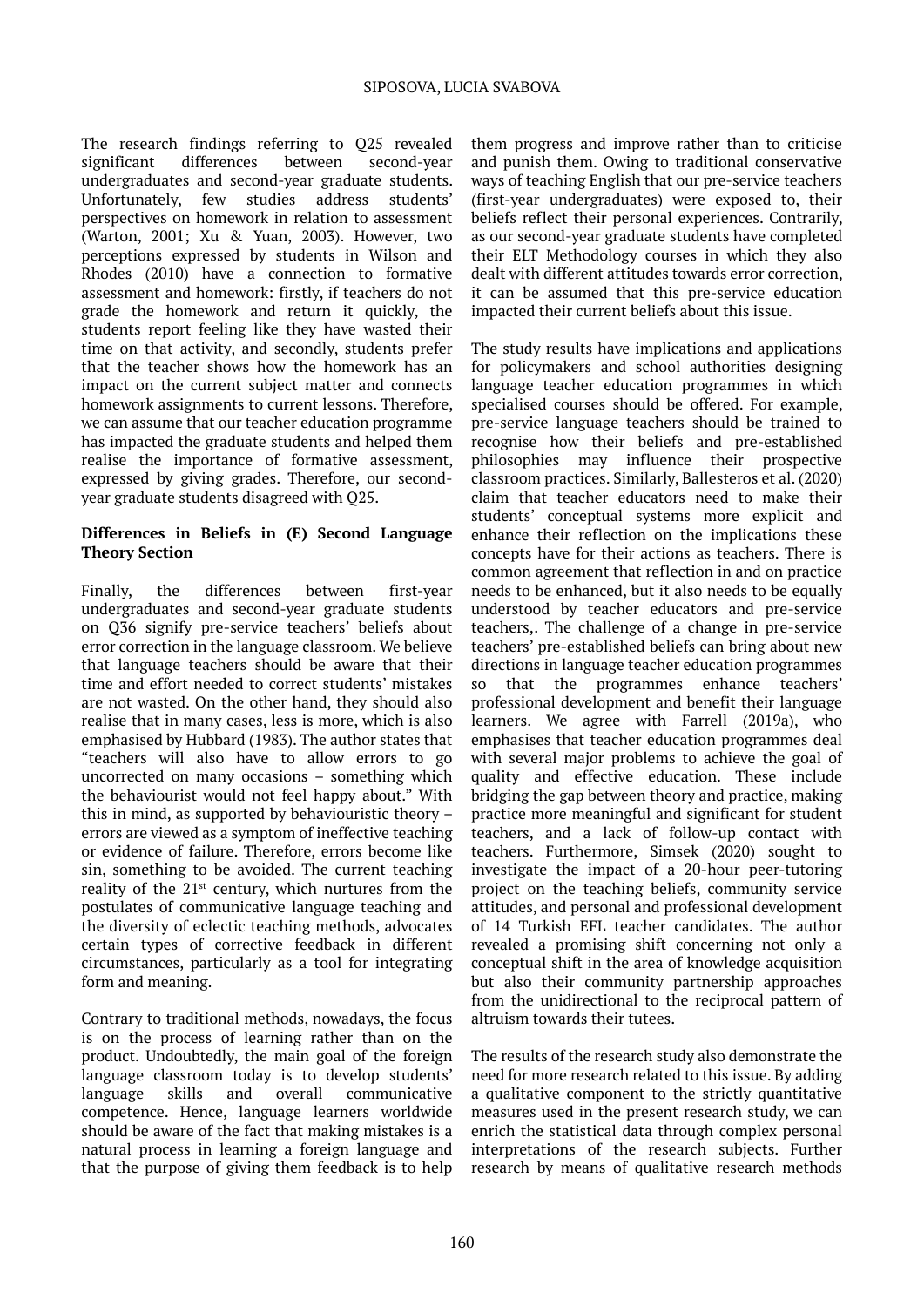involving narration, in-depth interviews, and unstructured observations processed in the form of either Grounded Theory Paradigm models, concept maps, metaphors etc., would be essential for gathering qualitative data that could reveal specific aspects of pre-service teachers' beliefs about language teaching and learning. Moreover, longitudinal studies may bring about complex research data that will continuously enrich the issue of teachers' beliefs.

Lastly, there is a limitation to the present study, which relied entirely on a questionnaire to discover preservice teachers' beliefs about effective language teaching and learning and was administered to preservice teachers just at one Faculty of Education. Despite the limitations regarding the small scale of this study, it may be seen as a starting point for educational researchers interested in making comparisons of diversity within groups of different years of student teachers enrolled in pre-service language education programmes. A weakness of the study can also be considered the fact that in the study, we focused on different students of each year of study. It would certainly be appropriate to monitor the same students during all the years of their studies and thus assess the impact of their studies on their beliefs about teaching. In this, we see a possible further direction of the study. However, this weakness was balanced using a very robust statistical method that is appropriate and commonly used for the data of this nature. The obtained results are statistically significant and generalisable with high probability.

#### **Conclusion**

This study addressed the gap in pre-service teachers' beliefs research by examining the impact of the teacher study programme viewed across the whole spectrum of pre-service teachers. The results showed that there were statistically significant differences among different years of the study programme within the continuum. The impact of the 5-year-long study programme led to pre-service teachers' raised awareness and some modifications in their preestablished beliefs based on the learnt and acquired knowledge and gained practical teaching experiences during the practicums in higher grades (third year of undergraduate and first and second years of graduate school)

Although the examined pre-service teachers derived their beliefs based on their previous language learning experiences during their school years, having attended and passed ELT Methodology courses as well as teaching practicums at schools, pre-service teachers developed more awareness of their beliefs leading to particular changes in their pre-established beliefs by demonstrating their ability to link linguistic and literary content and language pedagogy in the EFL classroom.

The results of this study are to some extent consistent with the results in similar studies. It is important to emphasise that compared to undergraduate students  $(1<sup>st</sup> - 3<sup>rd</sup>$  year bachelors), graduate students  $(1<sup>st</sup>$  and 2ndyear masters) showed significant shift in their beliefs about teaching strategies, assessment and grammar and second language theory thus demonstrating conceptual change in their beliefs which was developed and modified according to the personal teaching experiences they had had within the teacher study programme

In the coming months we will try to enrich the field of language teacher education with qualitative research findings reinforcing the importance of pre-service teachers' self-reflection, which should become one of the essential skills that needs to be fostered in all candidates by giving them the opportunity to reflect on their beliefs, e.g., through developing reflective thinking (e.g., answering reflective journals, etc.) during pre-service education.

# **Acknowledgements**

The article is the outcome of the project VEGA No. 1/0119/20 called The impact of pre-service education on developing English language teacher cognition in English grammar teaching and VEGA No. 1/0166/20 called Determination of the capital requirement to cover selected catastrophic risks in life and non-life insurance.

# **Declaration of Competing Interest**

None declared.

#### **References**

- Abelson, R. P. (1979). Differences between belief and knowledge systems. *Cognitive Science*, *3*(4), 355– 366. https://doi.org/10.1207/s15516709cog0304\_4
- Agresti, A., & Franklin, C. (2007). *Statistics: The art and science of learning from data* (2nd ed.). Pearson Prentice Hall. https://www.pearson.com/ content/one-dot-com/one-dot-com/us/en/highereducation/product.html
- Wheelan, C. (2014). *Naked statistics Stripping the*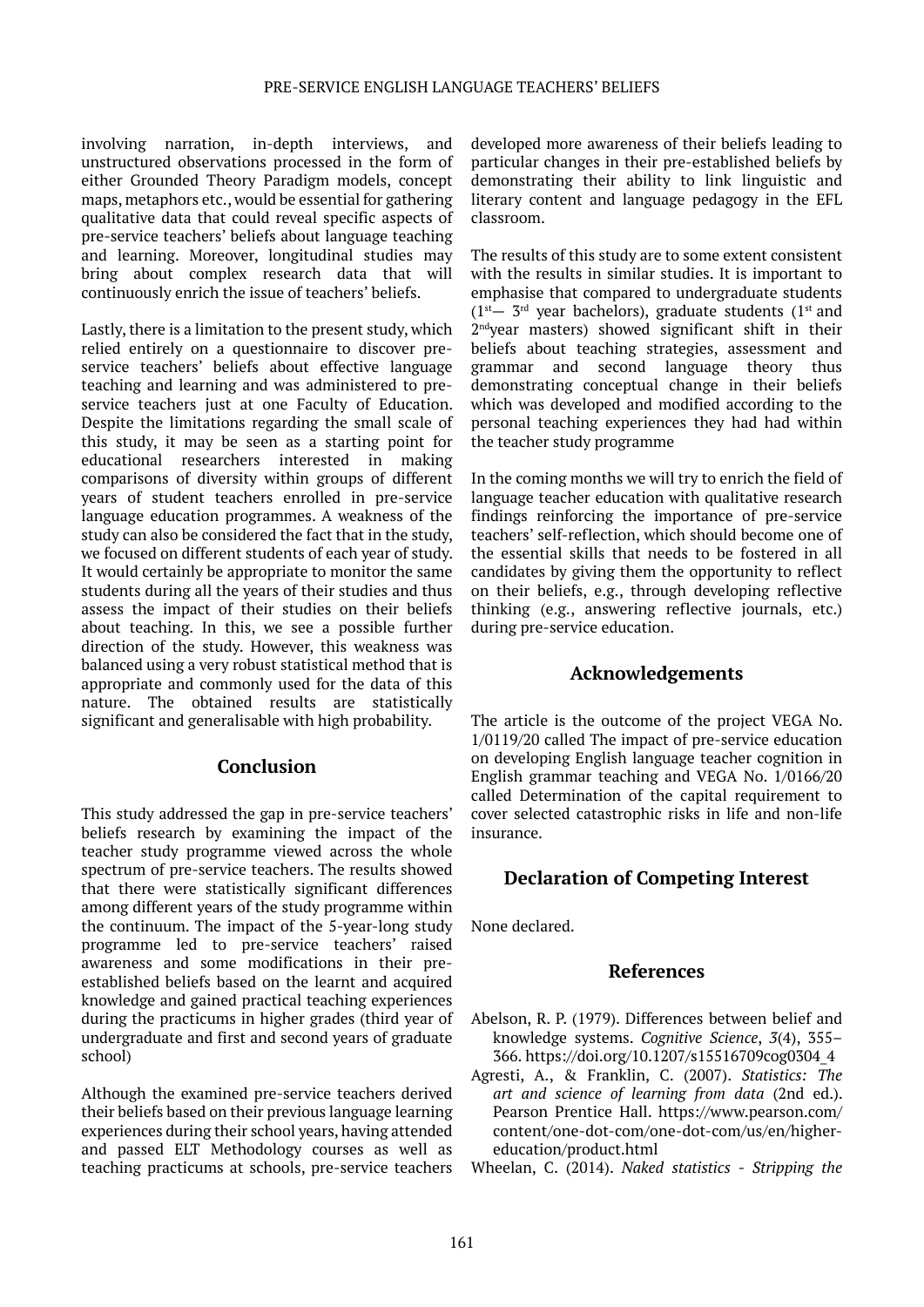*dread from the data*. W. W. Norton & Company, Inc.

- Altan, M. X. (2006). Beliefs about language learning of foreign language - Major university students. *Australian Journal of Teacher Education*, *31*(2). https://doi.org/10.14221/ajte.2006v31n2.5
- Altan, M. Z. (2012). Pre-service EFL teachers' beliefs about foreign language learning. *European Journal of Teacher Education*, *35*(4), 481–493. https://doi.or g/10.1080/02619768.2011.643399
- Ballesteros, A. C. V., Moreno, I. O., & Delgado, L. D. F. (2020). Teaching is not always easy: Mexican preservice English teachers' beliefs on teaching and learning. *Journal of Language and Education*, *6*(3), 36–51. https://doi.org/10.17323/jle.2020.10116
- Blume, C., Gerlach, D., Roters, B., & Schmidt, T. (2019). The ABCs of inclusive English teacher education: A quantitative and qualitative study examining the attitudes, beliefs and (reflective) competence of pre-service foreign language teachers. *TESL-EJ*, 22(4), 1-18
- Borg, S. (2003). Teacher cognition in language teaching: A review of research on what language teachers think, know, believe, and do. *Language Teaching*, *36*(2), 81–109. https://doi.org/10.1017/ S0261444803001903
- Borg, S. (2006). *Teacher cognition and language education: Research and practice*. Continuum. https://doi.org/10.1080/13670050802277076
- Brookhart, S. M., & Freeman, D. J. (1992). Characteristics of entering teacher candidates. *Review of Educational Research*, *62*(1), 37–60. https://doi.org/10.2307/1170715
- Cabaroglu, N., & Roberts, J. (2000). Development in student teachers' pre-existing beliefs during a 1-year PGCE programme. *System*, *28*(3), 387–402. https://doi.org/10.1016/S0346-251X(00)00019-1
- Calderhead, J. (1996). Teachers: Beliefs and knowledge. In *Handbook of educational psychology* (pp. 709– 725). Prentice Hall International.
- Capan, S. A. (2014). Pre-service English as a foreign language teachers' belief development about grammar instruction. *Australian Journal of Teacher Education*, *39*(12). https://doi.org/10.14221/ ajte.2014v39n12.9
- Debreli, E. (2012). Change in beliefs of pre-service teachers about teaching and learning English as a foreign language throughout an undergraduate pre-service teacher training program. *Procedia - Social and Behavioral Sciences*, *46*, 367–373. https:// doi.org/10.1016/j.sbspro.2012.05.124
- Fang, Z. (1996). A review of research on teacher beliefs and practices. *Educational Research*, *38*(1), 47–65. https://doi.org/10.1080/0013188960380104
- Farrell, T. (2019a). 'My training has failed me': Inconvenient truths about Second Language Teacher Education (SLTE). *Teaching English as a*

*Second or Foreign Language – Electronic Journal*, *22*(4), 1–16.

- Farrell, T. (2019b). Standing on the shoulders of giants: Interpreting reflective practice in TESOL. *Iranian Journal of Language Teaching Research*, *7*(3), 1–14. <https://doi.org/10.30466/ijltr.2019.120733>
- Farrell, T., & Yang, D. (2019). Exploring an EAP teacher's beliefs and practices in teaching L2 speaking: A case study. *RELC Journal*, *50*(1), 104– 117. https://doi.org/10.1177/0033688217730144
- Florence, N. (2011). *Immigrant teachers, American students: Cultural differences, cultural disconnections*. Palgrave Macmillan. https://doi. org/10.1057/9780230116306
- Florio-Ruane, S., & Lensmire, T. J. (1990). Transforming future teachers' ideas about writing instruction. *Journal of Curriculum Studies*, *22*(3), 277–289. https://doi.org/10.1080/0022027900220305
- Gao, Y., & Cui, Y. (2022). English as a foreign language teachers' pedagogical beliefs about teacher roles and their agentic actions amid and after Covid-19: A case study. *RELC Journal*, 1–17. https://doi: 10.1177/00336882221074110.
- Green, T. F. (1971). *The activities of teaching*. Mcgraw-Hill.
- Grossman, P. L., Wilson, S. M., & Shulman, L. S. (2005). Teachers of substance: Subject matter knowledge for teaching. *Profesorado, Revista de Currículum y Formación Del Profesorado*, *9*(2), 1–25.
- Hubbard, P. (1983). *A training course for TEFL*. Oxford University Press.
- Kakeru, A. (2012, May 6). The cultural basis of teaching English as an international language. The Cultural basis of teaching English as an international language*. Khaliq's Private Blog*. http://khaliqbashar. blogspot.com/2012/05/cultural-basis-of-teachingenglish-as.html
- Kavanoz, S. (2016). Unveiling pre-service language teachers' conceptualizations of teachers of English through metaphors. *Journal of Education and Training Studies*, *4*(10), 17–32. https://doi. org/10.11114/jets.v4i10.1690
- Kissau, S. P., Algozzine, B., & Yon, M. (2012). Similar but different: The beliefs of foreign language teachers. *Foreign Language Annals*, *45*(4), 580–598. https://doi.org/10.1111/j.1944-9720.2013.12001.x
- Li, X. (2012). The role of teachers' beliefs in the language teaching-learning process. *Theory and Practice in Language Studies, 2*(7), 1397-1402.
- Lojova, G. (2009). Re-evaluating the role of theory in foreign language teacher education. In *Aspekte der Fremdsprachenlinguistik in der Slowakei und in Ungarn* (pp. 123–136). Eotvos-Lórand Universität.
- Mattheoudakis, M. (2007). Tracking changes in preservice EFL teacher beliefs in Greece: A longitudinal study. *Teaching and Teacher Education*, *23*(8), 1272–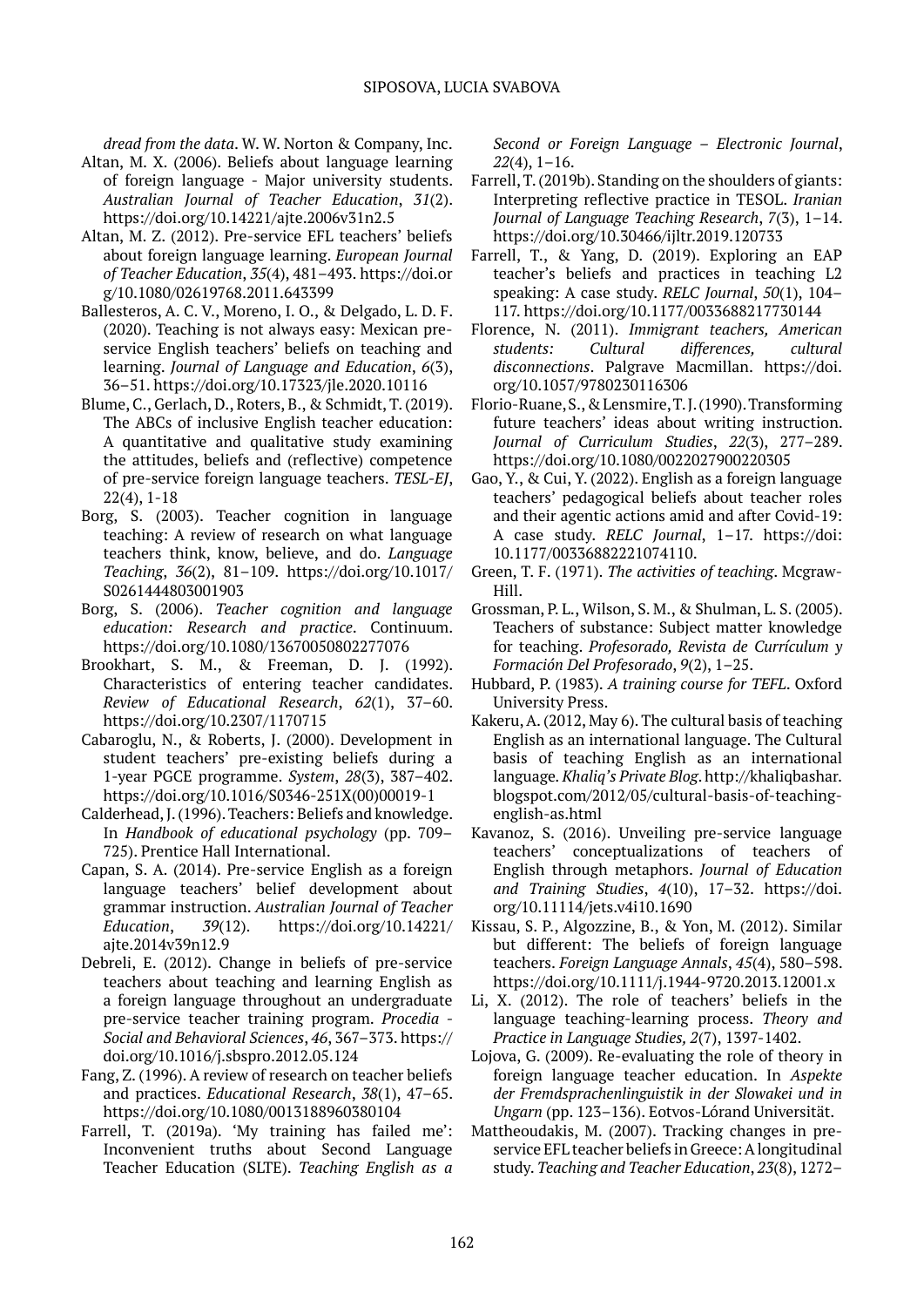1288. https://doi.org/10.1016/j.tate.2006.06.001

- McCrocklin, S. (2020). Comparing experiential approaches: Structured language learning experiences versus conversation partners for changing pre-service teacher beliefs. *International Journal of Society, Culture & Language*, *8*(1), 70–81.
- McDevitt, B. (2004). Negotiating the syllabus: A winwin situation? *ELT Journal*, *58*(1), 3–9. https://doi. org/10.1093/elt/58.1.3
- McDonough, S. H. (1981). *Psychology in foreign language teaching*. Allen & Unwin.
- Nespor, J. (1987). The role of beliefs in the practice of teaching. *Journal of Curriculum Studies*, *19*(4), 317– 328. https://doi.org/10.1080/0022027870190403
- Nettle, E. B. (1998). Stability and change in the beliefs of student teachers during practice teaching. *Teaching and Teacher Education*, *14*(2), 193–204. https://doi.org/10.1016/S0742-051X(97)00031-0
- Nisbett, R. E., & Ross, L. (1980). *Human inference: Strategies and shortcomings of social judgment*. Prentice-Hall.
- Numrich, C. (1996). On becoming a language teacher: Insights from diary studies. *TESOL Quarterly*, *30*(1), 131–153. https://doi.org/10.2307/3587610
- Oxford, R. (2003). Language learning styles and strategies: An overview. *Teaching English as a Second or Foreign Language, 41*, 359-366.
- Pajares, M. F. (1992). Teachers' beliefs and educational research: Cleaning up a messy construct. *Review of Educational Research*, *62*(3), 307–332. https://doi. org/10.3102/00346543062003307
- Parkinson, M., Maggioni, L., Olafson, L., & Vander Veldt Brye, M. (2017). The potential of course intervention to change pre-service teachers' epistemological beliefs. In *Teachers' personal epistemologies: Evolving models for informing practice (Current perspectives on cognition, learning and instruction)* (pp. 215–238). Information Age Publishing Inc.
- Peacock, M. (2001). Pre-service ESL teachers' beliefs about second language learning: A longitudinal study. *System*, *29*(2), 177–195. https://doi. org/10.1016/S0346-251X(01)00010-0
- Phipps, S., & Borg, S. (2009). Exploring tensions between teachers' grammar teaching beliefs and practices. *System*, *37*(3), 380–390. https://doi. org/10.1016/j.system.2009.03.002
- Porter, A. C., & Freeman, D. J. (1986). Professional orientations: An essential domain for teacher testing. *The Journal of Negro Education*, *55*(3), 284– 292. https://doi.org/10.2307/2295099
- Richardson, V. (1996). The role of attitudes and beliefs in learning to teach. In *Handbook of research on teacher education* (pp. 102–119). Macmillan.
- Robb, P. (2005). Culture in language learning and teaching. *Cukurova University Journal of Social*

*Sciences*, *5*(1), 73–84.

- Rokeach, M. (1968). *Beliefs, attitudes, and values: A theory of organisation and change.* Jossey-Bass.
- Sheridan, L. (2016). Examining changes in pre-service teachers' beliefs of pedagogy. *Australian Journal of Teacher Education*, *41*(3), 1–20. https://doi. org/10.14221/ajte.2016v41n3.1
- Simsek, M. R. (2020). The impact of service-learning on EFL teacher candidates' academic and personal development. *European Journal of Educational Research*, *9*(1), 1–17. https://doi.org/10.12973/eujer.9.1.1
- Siposova, M. (2019). Language teacher cognition in vocabulary teaching. *Studies in Foreign Language Education*, *11*, 126–163.
- Soleimani, N. (2020). ELT teachers' epistemological beliefs and dominant teaching style: A mixed method research. *Asian-Pacific Journal of Second and Foreign Language Education*, *5*, 12 https://doi. org/10.1186/s40862-020-00094-y
- Stern, H., & Heinrich. (1997). *Fundamental concepts of language teaching*. Oxford University Press.
- Strandberg, M. (2013). Homework is there a connection with classroom assessment? A review from Sweden. *Educational Research*, *55*(4), 325–346. https://doi.org/10.1080/00131881.2013.844936
- Strevens, P. (1985). *Language learning and language teaching*. Forum Lectures.
- Svabova, L., Valaskova, K., Durana, P. & Kliestik, T. (2020). Dependency analysis between various profit measures and corporate total assets for visegrad group's business entities. *Organizacija*, *53*(1), 80- 90. https://doi.org/10.2478/orga-2020-0006
- Sysoyev, P. V., & Donelson, L. R. (2002). Teaching cultural identity through modern language: Discourse as a marker of an individual's cultural identity. *Journal of Eurasian Research*, *2*(1), 65–70.
- Uysal, H. H., & Bardakci, M. (2014). Teacher beliefs and practices of grammar teaching: Focusing on meaning, form, or forms? *South African Journal of Education*, *34*(1), Article 1. https://doi.org/10.4314/ saje.v34i1.
- Verloop, N., Van Driel, J., & Meijer, P. (2001). Teacher knowledge and the knowledge base of teaching. *International Journal of Educational Research*, *35*(5), 441–461. https://doi.org/10.1016/S0883- 0355(02)00003-4
- Warton, P. M. (2001). The forgotten voices in homework: Views of students. *Educational Psychologist*, *36*(3), 155–165. https://doi.org/10.1207/ S15326985EP3603\_2
- Weinstein, C. S. (1988). Pre-service teachers' expectations about the first year of teaching. *Teaching and Teacher Education*, *4*(1), 31–40. https://doi.org/10.1016/0742-051X(88)90022-4
- Weinstein, C. S. (1989). Teacher education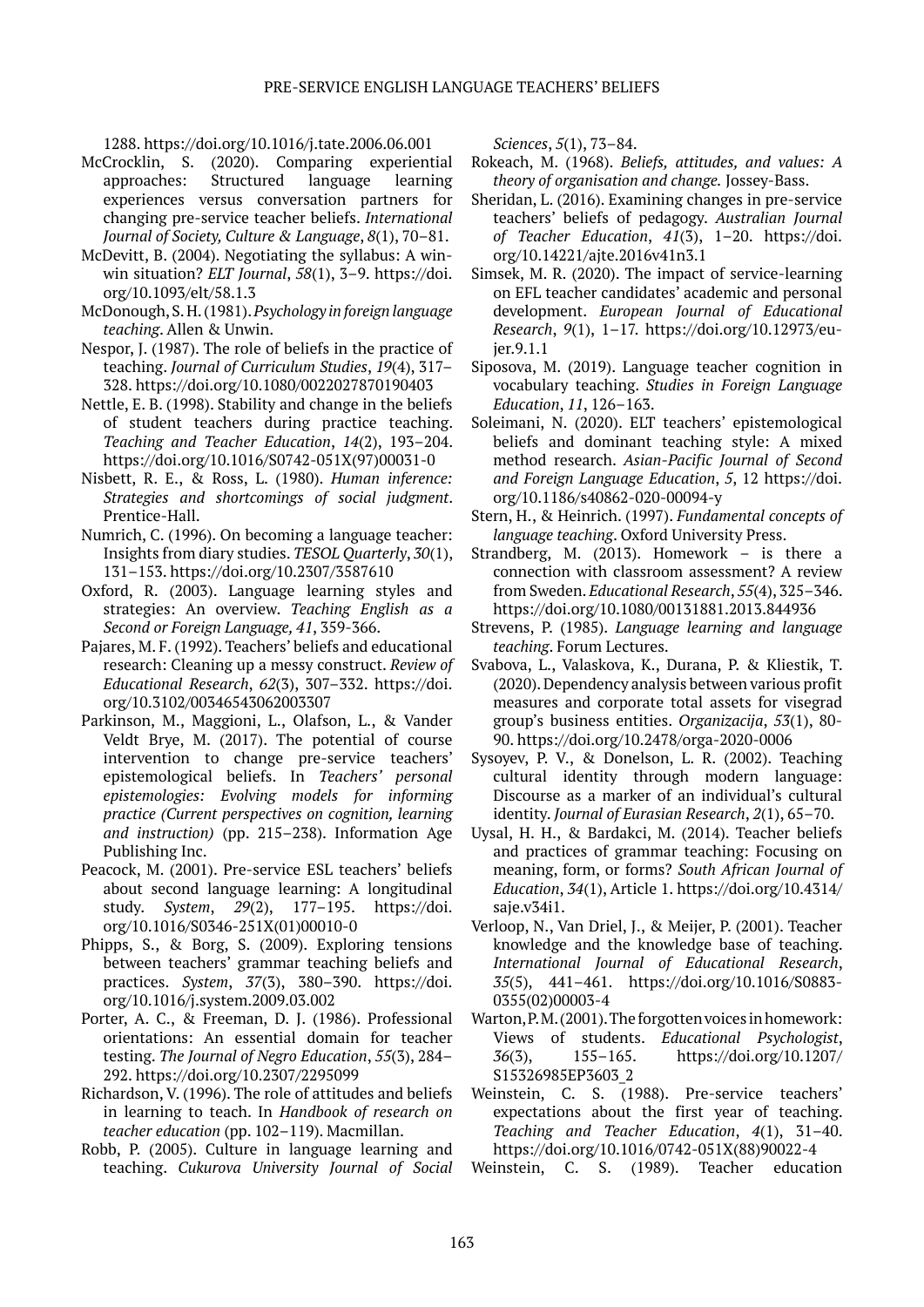students' preconceptions of teaching. *Journal of Teacher Education*, *40*(2), 53–60. https://doi. org/10.1177/002248718904000210

- Wilson, J., & Rhodes, J. (2010). Student perspectives on homework. *Education*, *131*(2), 351–358.
- Xu, J., & Yuan, R. (2003). Doing homework: Listening to students, 'parents,' and teachers' voices in one urban middle school community. *The School*

*Community Journal*, *13*(2), 25–44.

- Yüksel, İ. (2019). ELT pre-service teachers' conceptualization of teaching practice: A metaphor analysis of the dynamics of teaching practice. *International Journal of Higher Education*, 8(4), 254- 265. https://doi.org/10.5430/ijhe.v8n4p254
- Zhou, G., & Liu, X. (1997). *Monograph of educational psychology*. China Audit Press.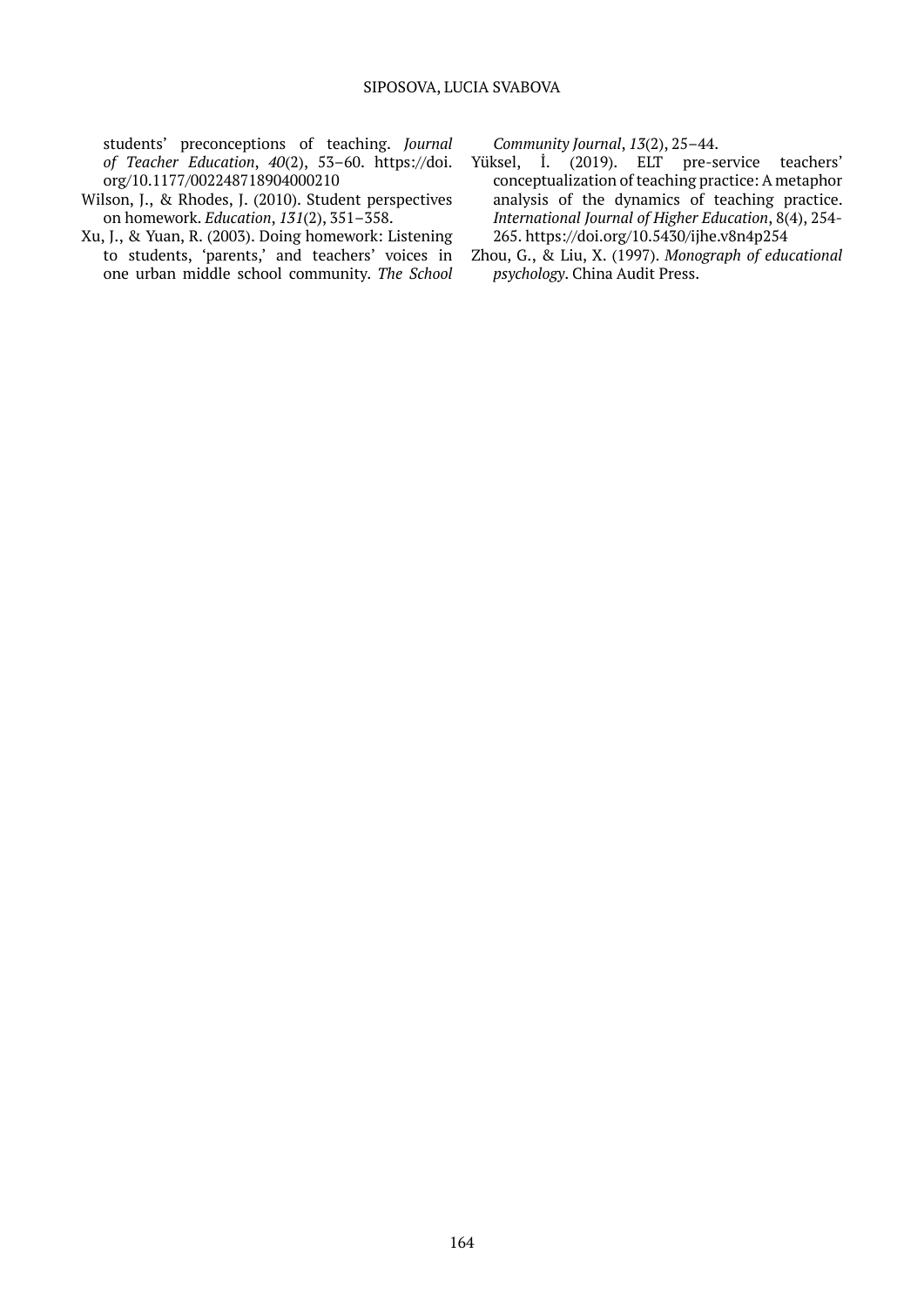#### PRE-SERVICE ENGLISH LANGUAGE TEACHERS' BELIEFS

# **Appendix**

### **QUESTIONNAIRE**

Please, give your opinion on these statements. Indicate the extent to which you agree with each of the statements by marking the number associated with your opinion, where:

*1 = strongly disagree 2 = disagree 3 = neutral 4 = agree 5 = strongly agree*

#### **Group 1 – Language and culture**

| QA             | Statement: An effective English teacher                                                                                                                                                  |                |   |   |   |
|----------------|------------------------------------------------------------------------------------------------------------------------------------------------------------------------------------------|----------------|---|---|---|
| Q1             | is involved in and enthusiastic about the target language (TL) and the TL culture.                                                                                                       |                | 3 | 4 | 5 |
| Q <sub>2</sub> | has good oral and writing skills in the TL.                                                                                                                                              | 2              | 3 | 4 | 5 |
| Q <sub>3</sub> | teaches familiar expressions (e.g., It's raining cats and dogs.) to help learners communicate<br>successfully in the TL.                                                                 | 2              | 3 | 4 | 5 |
| 04             | often uses authentic materials (e.g., maps, pictures, clothing, food) to teach about the TL<br>and TL culture.                                                                           | $\overline{2}$ | 3 |   | 5 |
| Q5             | provides opportunities for students to use the TL in and outside of school.                                                                                                              | 2              | 3 | 4 | 5 |
| Q6             | uses the TL as the main language of communication in the classroom.                                                                                                                      | $\overline{2}$ | 3 | 4 | 5 |
| Q7             | encourages foreign language learners to speak in the TL from the first day of instruction.                                                                                               | 2              | 3 | 4 | 5 |
| Q8             | gives examples of cultural differences between the student's first language and the TL.                                                                                                  | 2              | 3 | 4 | 5 |
| Q <sub>9</sub> | selects materials that present viewpoints that are unique to the foreign language and its<br>culture (e.g., a text shows how people greet each other differently in the target culture). | 2              | 3 |   | 5 |

### **Group 2 – Teaching strategies**

| <b>QB</b> | Statement: An effective English teacher                                                                                              |                |   |                |   |
|-----------|--------------------------------------------------------------------------------------------------------------------------------------|----------------|---|----------------|---|
| Q10       | uses small groups so that more students are actively involved.                                                                       | $\mathfrak{D}$ | 3 | $\overline{4}$ | 5 |
| Q11       | gives learners a time limit to complete small group activities.                                                                      | 2              | 3 | 4              | 5 |
| Q12       | gives learners tasks to complete (e.g., labelling a picture, filling in blanks) while reading or<br>listening in the TL.             | $\mathfrak{D}$ | 3 | 4              | 5 |
| Q13       | provides opportunities for students to learn more about other subjects (e.g., math, science,<br>social studies) in the TL classroom. | $\mathfrak{D}$ | 3 | 4              | 5 |
| Q14       | has students take part in role-plays from the beginning of TL instruction.                                                           | 2              | 3 | 4              | 5 |
| Q15       | asks students to find out unknown information from a classmate or another source.                                                    | $\mathfrak{D}$ | 3 | 4              | 5 |
| Q16       | has students act out commands or do other physical activities to practice listening<br>comprehension in the TL.                      | $\mathfrak{D}$ | 3 | 4              | 5 |
| Q17       | uses computers (e.g., computer-based exercises, e-mail, Internet resources).                                                         | 2              | 3 | 4              | 5 |
|           |                                                                                                                                      |                |   |                |   |

#### **Group 3 – Individual differences**

| <b>OC</b>       | Statement: An effective English teacher                                                                                                            |  |   |  |
|-----------------|----------------------------------------------------------------------------------------------------------------------------------------------------|--|---|--|
| O <sub>18</sub> | plans activities to meet the ends of TL students with a variety of interests.                                                                      |  | 3 |  |
| O <sub>19</sub> | plans different teaching strategies and activities depending on the learners' age.                                                                 |  | 3 |  |
| O <sub>20</sub> | encourages students to explain why they are learning the TL and how they learn best.                                                               |  | 3 |  |
| Q21             | teachers TL students to use various strategies to improve their vocabulary learning (e.g.,<br>creating a mental picture of the word, memory aids). |  |   |  |
| Q <sub>22</sub> | teaches TL students to use various learning strategies (e.g., self-evaluation, repetition, draw<br>a picture).                                     |  |   |  |